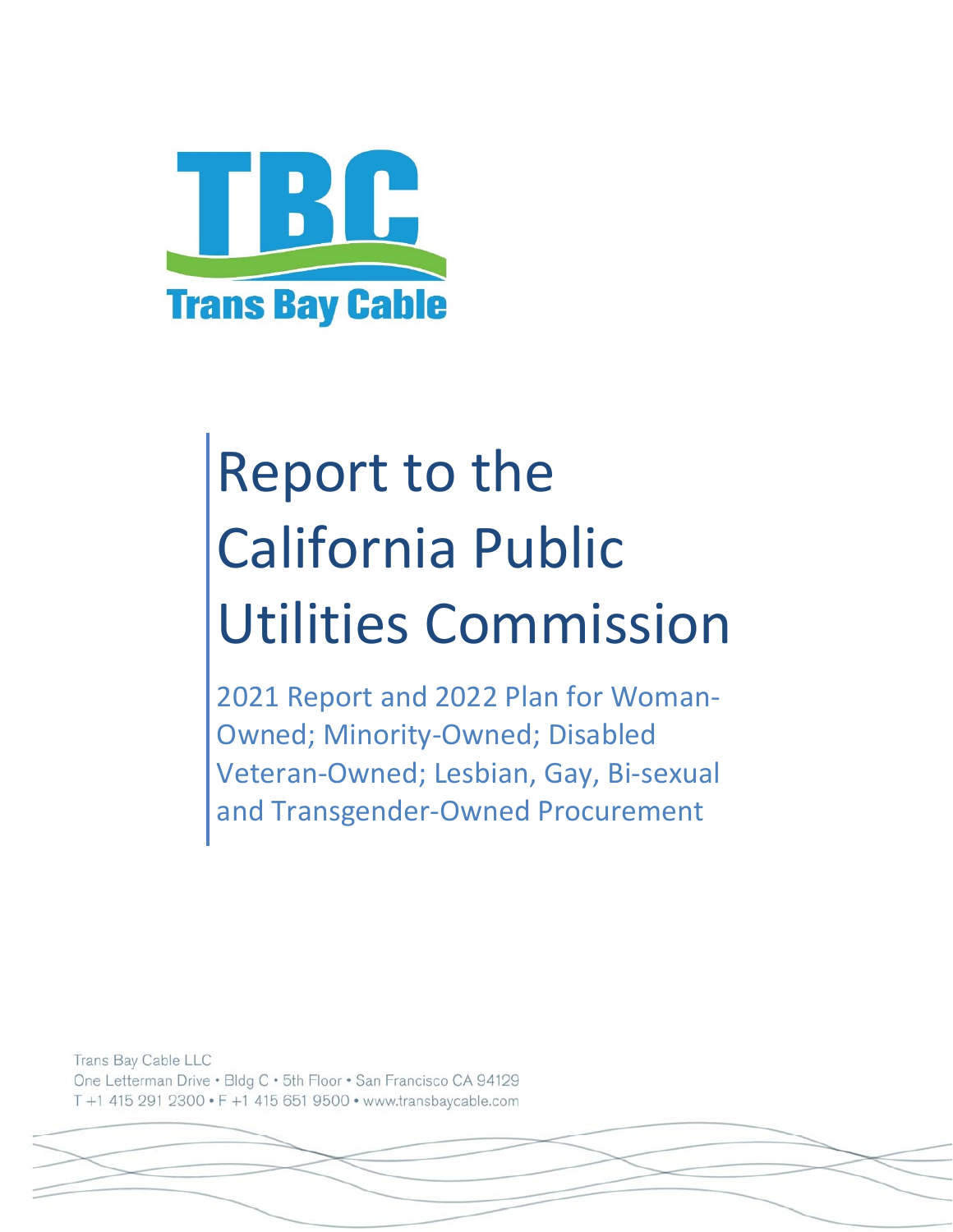

### **Table of Contents**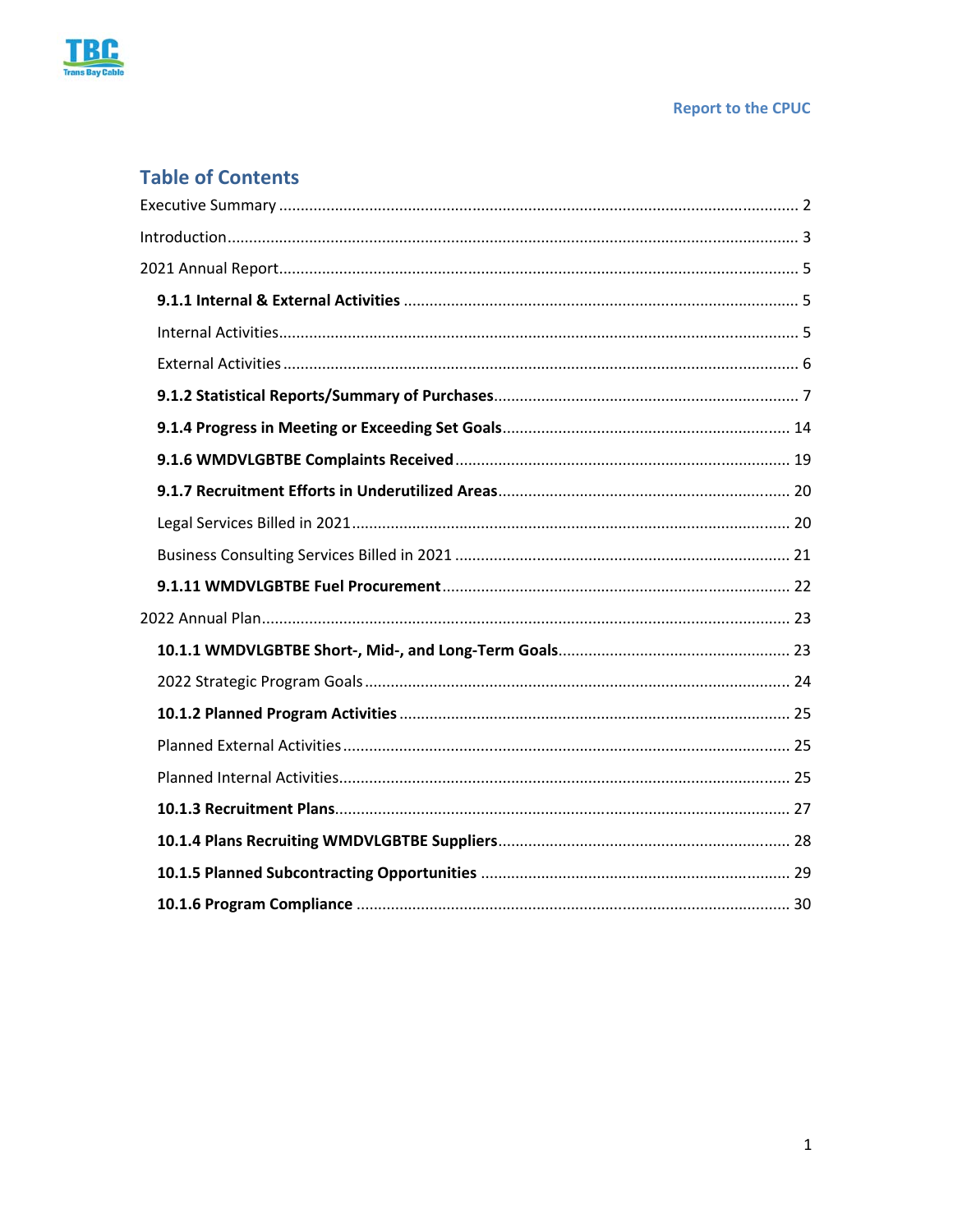

# Executive Summary

Trans Bay Cable LLC ("TBC") respectfully submits its 2021 Annual Report and 2022 Annual Plan for the Utility Supplier Diversity Program, in compliance with the requirements of California Public Utilities Commission ("CPUC" or "Commission") General Order No. 156 ("GO 156"). This Annual Report describes the program activities and results TBC achieved for the period of January 1, 2021, through December 31, 2021. The Annual Plan describes TBC's anticipated and planned activities for the period of January 1, 2022, through December 31, 2022.

Key spending and accomplishment areas in 2021:

- **Total Spend** The total for WMDVLGBTBE (as later defined) spend was \$587,177 in 2021.
- **Legal, Financial and Consulting Services** A total of \$241,411 was spent on traditionally underrepresented employees at majority‐owned law firms, financial firms and business consulting firms in 2021, which continues TBC's trend of utilizing traditionally underrepresented employees in these services areas. TBC notes that actual spend is potentially higher but necessary metrics at some vendors are not available.

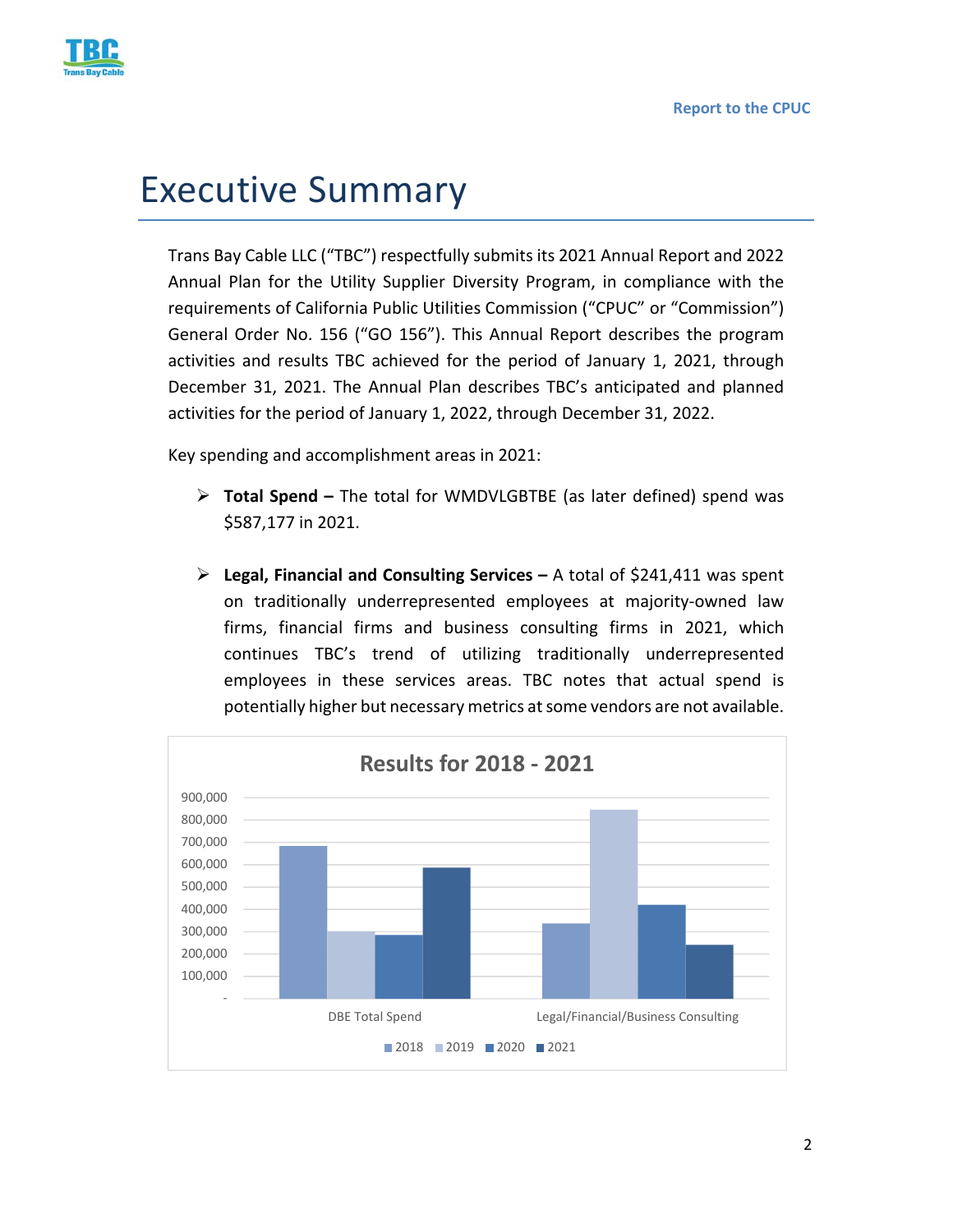

# Introduction

TBC is a small energy transmission company. TBC's facilities consist of a 53-mile, approximately 400 megawatt high‐voltage direct‐current ("HVDC") submarine electrical transmission line and two converter stations (the "Project"). The transmission line is located beneath the adjoining bays of San Francisco, San Pablo, and



Suisun and runs between TBC's two converter stations: located in Pittsburg, California, and San Francisco, California.

The Project began commercial operation on November 23, 2010. It delivers power for approximately 40% to 60% of San Francisco's peak electrical load. The Project is an important and high‐profile component of the San Francisco area's electricity infrastructure.



TBC utilizes unique HVDC PLUS technology developed, serviced and warrantied by Siemens Energy and Prysmian Cable and Systems. Siemens is responsible for procuring many of the vendors needed for the Project's operation and maintenance, in addition to providing equipment warranty servicing. A majority of the vendors

procured have been involved with the Project prior to its commissioning and are on long‐ term contracts or are highly‐specialized vendors particularly suited to meet the Project's needs. As a result, TBC has few new procurement opportunities, but strives to make these opportunities available to woman, minority, disabled‐veteran, lesbian, gay, bisexual and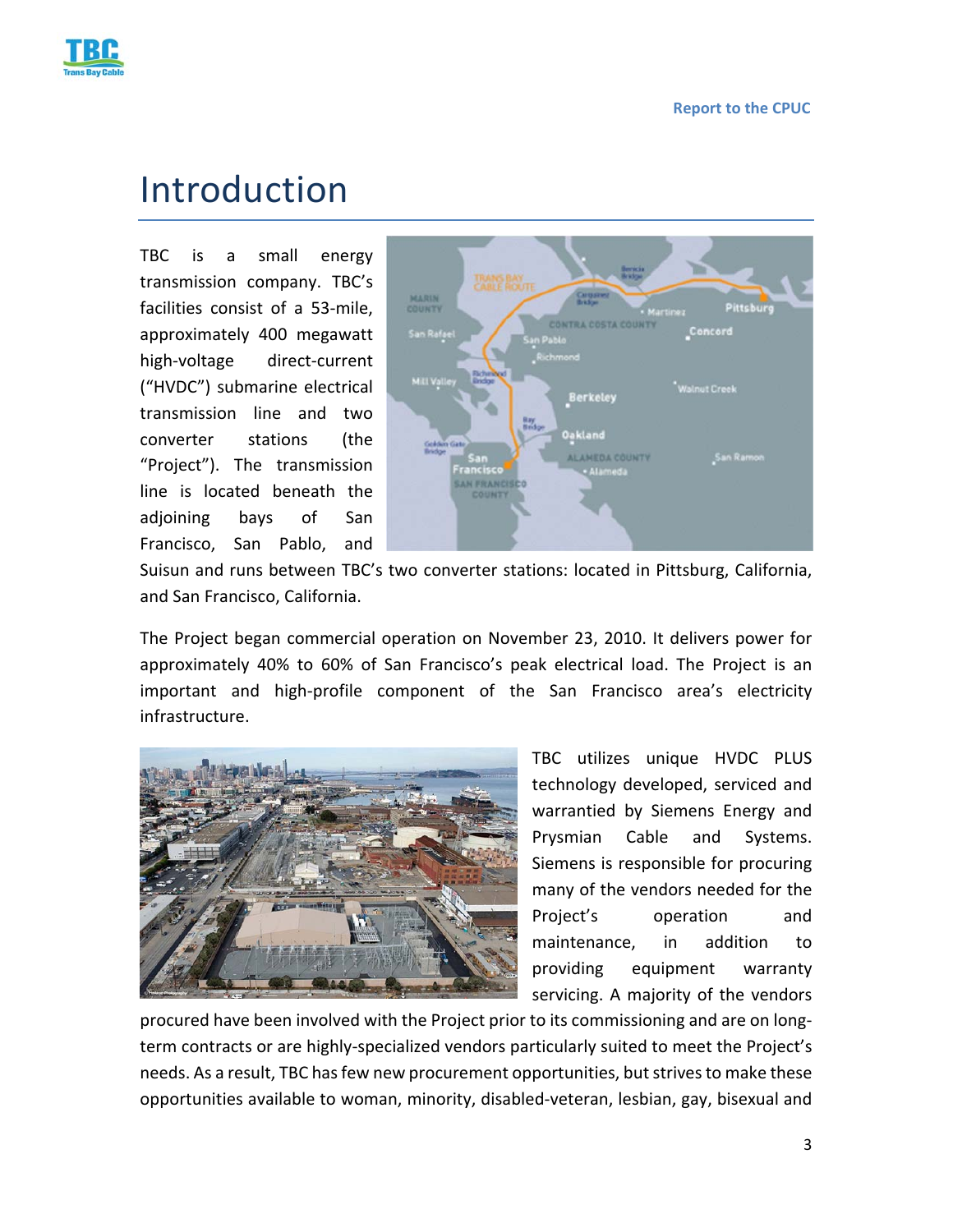

transgender owned business enterprises ("WMDVLGBTBE") when feasible. As of 2019 TBC became an indirect subsidiary of NextEra Energy Transmission, LLC. As a consequence, TBC procurement is integrated into a corporate wide supply chain and procurement system, and much of TBC's procurement is conducted at a centralized procurement office. Additionally, with the availability of greater access to corporate resources, certain services which were formerly procured from third‐party vendors are now fulfilled with in‐house resources.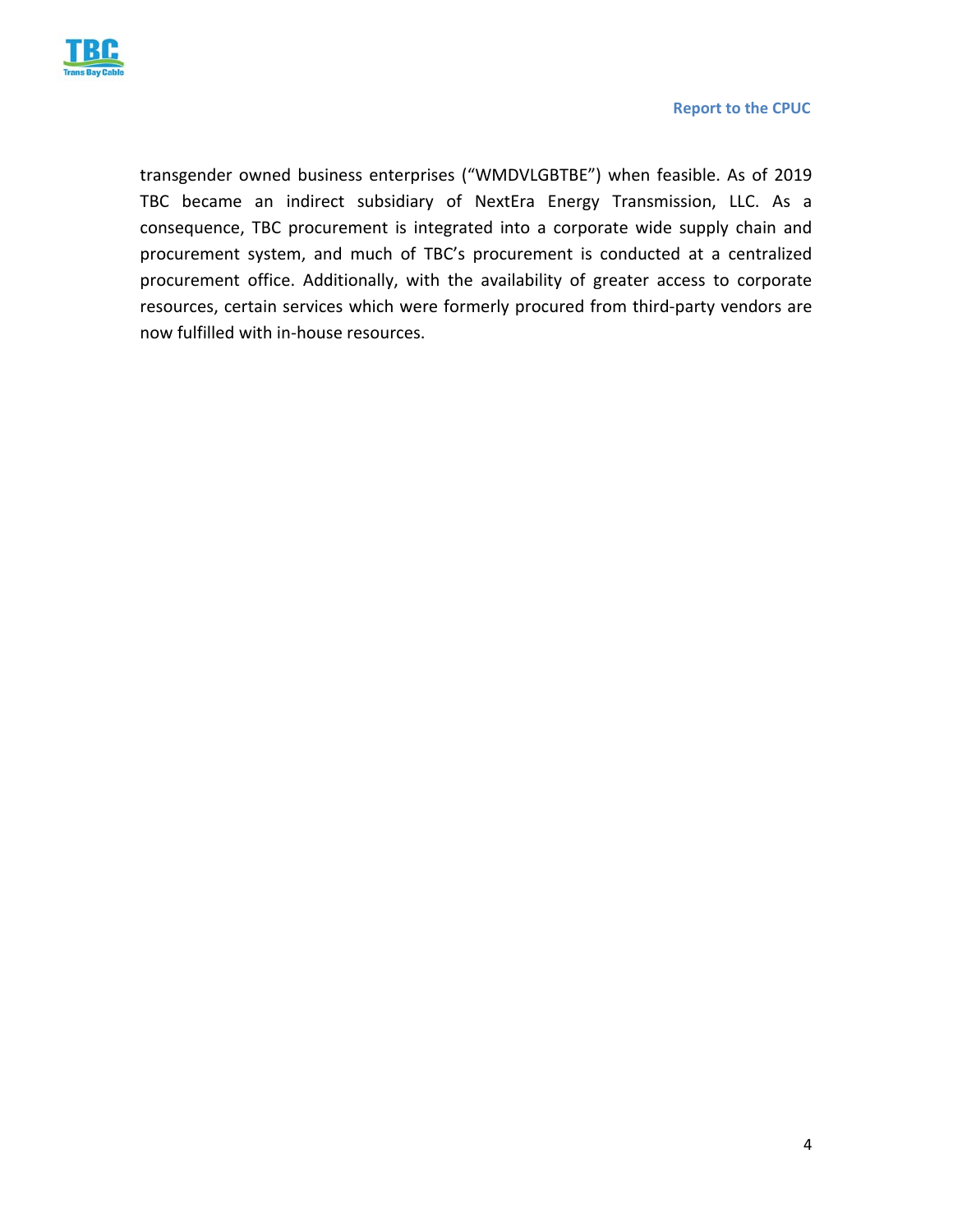

# 2021 Annual Report

### **9.1.1 Internal & External Activities**

**Trans Bay Cable LLC 2021 Report G.O. #156 Sec. 9.1.1 Description of WMDVLGBTBE Program Activities During the Previous Calendar Year** 

#### Internal Activities

TBC's Supplier Diversity Program ("SDP" or the "Program") for WMDVLGBTBEs is overseen by TBC's Business and Regulatory Manager. This effort is supported by TBC's IT Department, Operations Department, and Engineering Department. Together, TBC personnel have developed and implemented TBC's Program. After July 2019, TBC's procurement became managed by a centralized procurement office that manages procurement for TBC and many of its affiliates.

In accordance with Section 6.1.1 of GO 156, in 2021, all employees with procurement responsibilities, including the team lead for each department, received training on the implementation of TBC's Program.

As stated in the summary, as a result of the unique technology utilized in TBC's Project Facility, the resultant need for specialized vendors and the existence of long-term contracts, there are few opportunities for new procurement. However, in 2021, as in previous years, where there are new service opportunities TBC sent out requests for proposals to solicit responses from diverse vendors, in addition to requesting the inclusion and utilization of diverse subcontractors where opportunities were available. In particular, TBC utilized the Supplier Clearinghouse website to seek out prospective diverse vendors for available opportunities.

TBC's contracts with vendors inform them about the CPUC's GO 156 program. TBC encouraged its vendors to visit The Supplier Clearinghouse website to determine their eligibility and complete the verification process. Additionally, TBC encouraged its vendors to use WMDVLGTBE subcontractors when feasible and includes such language in its vendor contracts and purchase orders. TBC also encourages and provides assistance to vendors, who are not participants in the Supplier Clearinghouse but would be qualifying diverse businesses, to apply for Supplier Clearinghouse certification.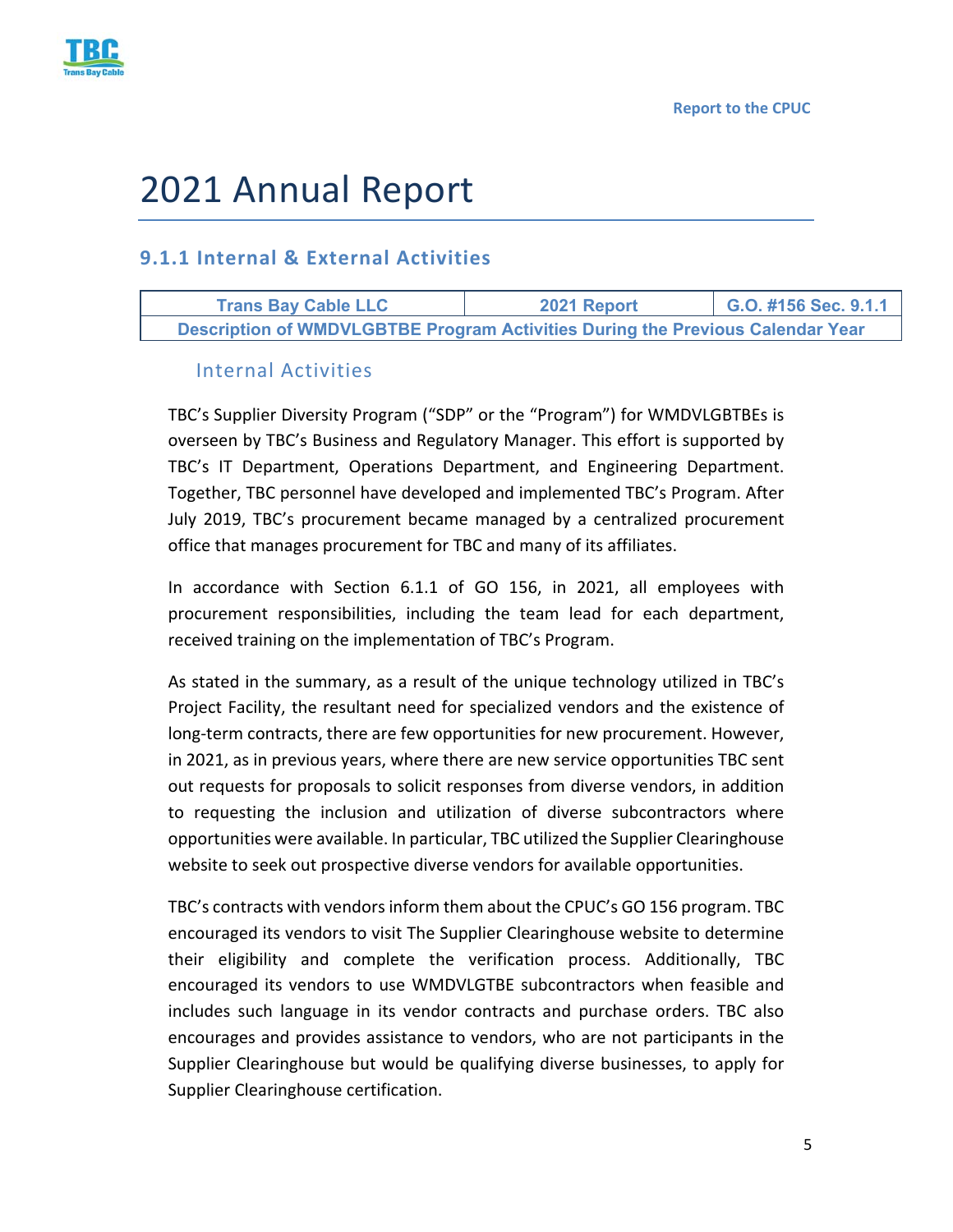

This past year, TBC continued to use its website as a resource for potential WMDVLGBTBEs. WMDVLGBTBEs can contact TBC about supplier diversity through TBC's website at www.transbaycable.com/contact‐us/ (a link to this site is also provided on The Supplier Clearinghouse website). A TBC employee responds to all website inquiries and forwards the WMDVLGBTBE's contact information to the appropriate TBC department. After July 2019, the information is forwarded to the centralized procurement department. WMDVLGBTBEs can also submit questions about TBC's Program via the online contact‐us link at TBC's public website.

TBC also made use of The Supplier Clearinghouse website to identity certified diverse vendors in its area to solicit interest in available opportunities.

#### External Activities

In 2021, TBC participated in conference calls held by the California Joint Utilities Committee in an effort to (i) further develop its Program, (ii) better refine its understanding G.O. 156 requirements and best practices, (iii) increase vendor opportunities, and (iv) support the G.O. 156 program initiatives. Trans Bay also participated in the CPUC's 2021 Virtual Diversity Supplier Expo and plans to continue such participation in 2022.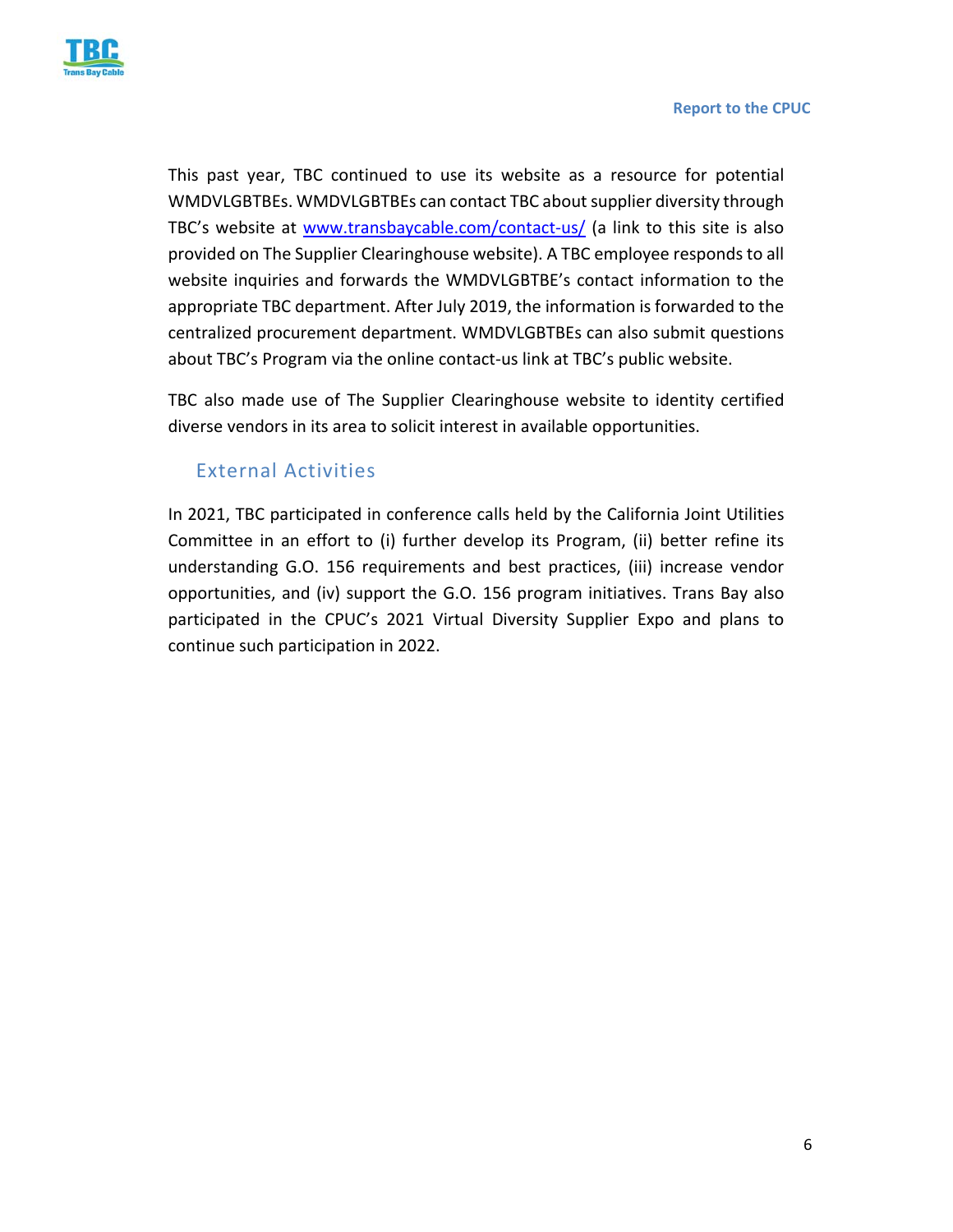

|                                                                               | <b>Trans Bay Cable LLC</b>             |              | G.O. #156 Sec. 9.1.2<br>2021 Report |                                               |          |           |        |  |  |  |
|-------------------------------------------------------------------------------|----------------------------------------|--------------|-------------------------------------|-----------------------------------------------|----------|-----------|--------|--|--|--|
|                                                                               |                                        |              |                                     | <b>WMDVLGBTBE Annual Results by Ethnicity</b> |          |           |        |  |  |  |
|                                                                               |                                        |              |                                     |                                               |          |           |        |  |  |  |
|                                                                               |                                        |              | 2021 Report                         |                                               |          |           |        |  |  |  |
|                                                                               |                                        | Direct \$    |                                     | Sub <sub>5</sub>                              | Total \$ |           | %      |  |  |  |
| <b>Minority Male</b>                                                          | Asian-Pacific                          | 12,331       |                                     |                                               |          | 12,331    | 0.05%  |  |  |  |
|                                                                               | African-<br>American                   | 69,918       |                                     |                                               |          | 69,918    | 0.27%  |  |  |  |
|                                                                               | Hispanic                               | 323,633      |                                     | 14,033                                        |          | 337,666   | 1.28%  |  |  |  |
|                                                                               | <b>Native</b><br>American              |              |                                     |                                               |          |           |        |  |  |  |
|                                                                               | Other                                  |              |                                     |                                               |          |           |        |  |  |  |
|                                                                               | <b>Total Minority</b><br><b>Male</b>   | 405,882      |                                     | 14,033                                        |          | 419,915   | 1.60%  |  |  |  |
| Minority                                                                      | Asian-Pacific                          |              |                                     |                                               |          |           |        |  |  |  |
| Female                                                                        | African-<br>American                   |              |                                     |                                               |          |           |        |  |  |  |
|                                                                               | Hispanic                               | 8,675        |                                     |                                               | 8,675    |           | 0.03%  |  |  |  |
|                                                                               | <b>Native</b><br>American              |              |                                     |                                               |          |           |        |  |  |  |
|                                                                               | Other                                  | ÷,           |                                     |                                               |          |           |        |  |  |  |
|                                                                               | <b>Total Minority</b><br><b>Female</b> | 8,675        |                                     |                                               |          | 8,675     | 0.03%  |  |  |  |
| <b>Total Minority Business</b><br>Enterprise (MBE)                            |                                        | 414,557      |                                     | 14,033                                        |          | 428,590   | 1.63%  |  |  |  |
| <b>Female Business Enterprise</b><br>(WBE)                                    |                                        | 112,711      |                                     | 43,476                                        |          | 158,187   | 0.60%  |  |  |  |
| Lesbian, Gay, Bisexual,<br><b>Transgender Business Enterprise</b><br>(LGBTBE) |                                        |              |                                     |                                               |          |           |        |  |  |  |
| Service Disabled Veteran<br><b>Business Enterprise (DVBE)</b>                 |                                        |              |                                     |                                               |          |           |        |  |  |  |
| Other $8(a)^*$                                                                |                                        | 2,400        |                                     |                                               |          | 2,400     | >0.00% |  |  |  |
| <b>TOTAL WMDVLGBTBE</b>                                                       |                                        | \$529,668    |                                     | \$57,509                                      |          | \$587,177 | 2.24%  |  |  |  |
| <b>NET PROCUREMENT</b>                                                        |                                        | \$26,262,243 |                                     |                                               |          |           |        |  |  |  |

### **9.1.2 Statistical Reports/Summary of Purchases**

\* BUSINESS CLASSIFIED AS 8(a) BY US SMALL BUSINESS ADMINISTRATION IS A WBE BUT IS NO LONGER REGISTERED WITH THE SUPPLIER CLEARINGHOUSE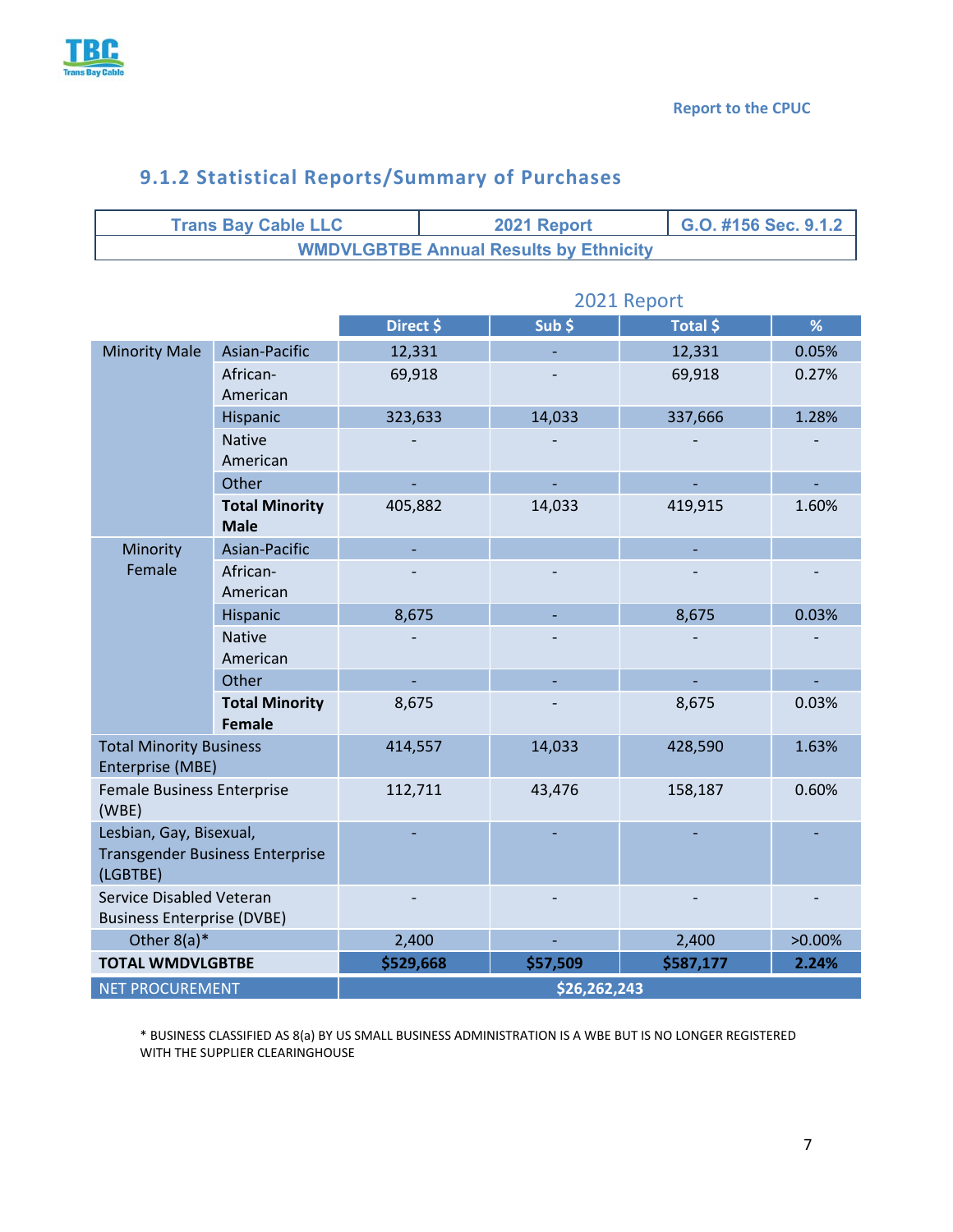

| <b>Trans Bay Cable LLC</b> | 2021 Report                                                            | G.O. #156 Sec. 9.1.2 |
|----------------------------|------------------------------------------------------------------------|----------------------|
|                            | <b>WMDVLGBTBE Direct Procurement by Product and Service Categories</b> |                      |

|                          | <b>Products</b>           |              |       | <b>Services</b>     | <b>Total</b> |                    |           |  |  |  |
|--------------------------|---------------------------|--------------|-------|---------------------|--------------|--------------------|-----------|--|--|--|
|                          |                           | \$           | %     | $\ddot{\bm{\zeta}}$ | %            | $\dot{\mathsf{S}}$ | %         |  |  |  |
| <b>Minority Male</b>     | Asian-<br>Pacific         |              |       | 12,331              | 0.05%        | \$12,331           | 0.05%     |  |  |  |
|                          | African-<br>American      |              |       | 69,918              | 0.27%        | \$69,918           | 0.27%     |  |  |  |
|                          | Hispanic                  |              |       | 323,633             | 1.23%        | \$323,633          | 1.23%     |  |  |  |
|                          | <b>Native</b><br>American |              |       |                     |              |                    |           |  |  |  |
|                          | Other                     |              |       |                     |              |                    |           |  |  |  |
|                          | <b>Total</b>              |              | ÷     | 405,882             | 1.55%        | \$405,882          | 1.55%     |  |  |  |
| Minority<br>Female       | Asian-<br>Pacific         |              |       |                     |              |                    |           |  |  |  |
|                          | African-<br>American      |              |       |                     |              |                    |           |  |  |  |
|                          | Hispanic                  |              |       | 8,675               | 0.03%        | \$8,675            | 0.03%     |  |  |  |
|                          | <b>Native</b><br>American |              |       |                     |              |                    |           |  |  |  |
|                          | Other                     |              |       |                     |              |                    |           |  |  |  |
|                          | <b>Total</b>              |              |       | 8,675               | 0.03%        | \$8,675            | 0.03%     |  |  |  |
| <b>Total MBE</b>         |                           |              |       | 414,557             | 1.58%        | \$414,557          | 1.58%     |  |  |  |
| <b>WBE</b>               |                           | 21,226       | 0.08% | 91,485              | 0.35%        | \$112,711          | 0.43%     |  |  |  |
| <b>LGBTBE</b>            |                           |              |       |                     |              |                    |           |  |  |  |
| <b>DVBE</b>              |                           |              |       |                     |              |                    |           |  |  |  |
| Other $8(a)^*$           |                           |              |       | 2,400               | $>0.00\%$    | \$2,400            | $>0.00\%$ |  |  |  |
| <b>Total WMDVLGBTBE</b>  |                           | \$21,226     | 0.08% | \$508,442           | 1.94%        | \$529,668          | 2.02%     |  |  |  |
| <b>TOTAL PROCUREMENT</b> |                           | \$26,242,243 |       |                     |              |                    |           |  |  |  |

| Net Procurement                               | \$26,242,243 |
|-----------------------------------------------|--------------|
| <b>WMDVLGBTBE Direct Products Procurement</b> | \$21,226     |
| WMDVLGBTBE Direct Service Procurement         | \$508,442    |
| NET DIRECT WMDVLGBTBE PROCUREMENT             | \$529,668    |

\* BUSINESS CLASSIFIED AS 8(a) BY US SMALL BUSINESS ADMINISTRATION IS A WBE BUT IS NO LONGER REGISTERED WITH THE SUPPLIER CLEARINGHOUSE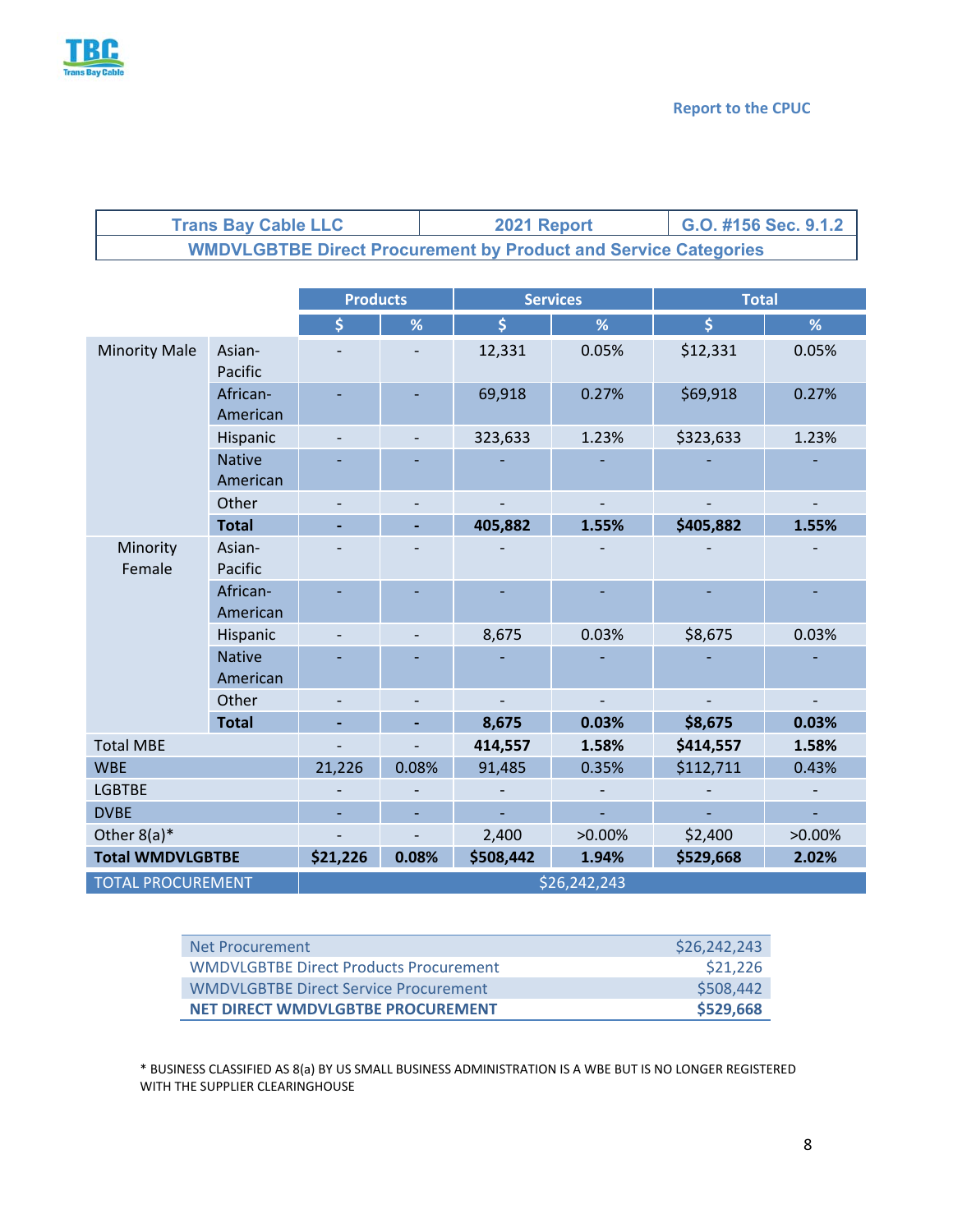

| <b>Trans Bay Cable LLC</b>                                                    | 2021 Report | G.O. #156 Sec. 9.1.2 |
|-------------------------------------------------------------------------------|-------------|----------------------|
| <b>WMDVLGBTBE Subcontractor Procurement by Product and Service Categories</b> |             |                      |

|                          |                           |          | <b>Products</b> | <b>Services</b> |              | <b>Total</b> |       |
|--------------------------|---------------------------|----------|-----------------|-----------------|--------------|--------------|-------|
|                          |                           | \$       | %               | \$              | $\%$         | \$           | %     |
| <b>Minority Male</b>     | Asian-<br>Pacific         |          |                 |                 |              |              |       |
|                          | African-<br>American      |          |                 |                 |              |              |       |
|                          | Hispanic                  | 12,133   | 0.05%           | 1,900           | $>0.00\%$    | \$14,033     | 0.05% |
|                          | <b>Native</b><br>American |          |                 |                 |              |              |       |
|                          | Other                     |          |                 |                 |              |              |       |
|                          | <b>Total</b>              | 12,133   | 0.05%           | 1,900           | $>0.00\%$    | \$14,033     | 0.05% |
| Minority<br>Female       | Asian-<br>Pacific         |          |                 |                 |              |              |       |
|                          | African-<br>American      |          |                 |                 |              |              |       |
|                          | Hispanic                  |          |                 |                 |              |              |       |
|                          | <b>Native</b><br>American |          |                 |                 |              |              |       |
|                          | Other                     |          |                 |                 |              |              |       |
|                          | <b>Total</b>              |          |                 |                 |              |              |       |
| <b>Total MBE</b>         |                           | 12,133   | 0.05%           | 1,900           | $>0.00\%$    | \$14,033     | 0.05% |
| <b>WBE</b>               |                           |          |                 | 43,476          | 0.16%        | \$43,476     | 0.16% |
| <b>LGBTBE</b>            |                           |          |                 |                 |              |              |       |
| <b>DVBE</b>              |                           |          |                 |                 |              |              |       |
| Other 8(a)               |                           |          |                 |                 |              |              |       |
| <b>Total WMDVLGBTBE*</b> |                           | \$12,133 | 0.05%           | \$45,376        | 0.17%        | \$57,509     | 0.22% |
| <b>TOTAL PROCUREMENT</b> |                           |          |                 |                 | \$26,242,243 |              |       |

| Net Procurement                        | \$26,242,243 |
|----------------------------------------|--------------|
| <b>WMDVLGBTBE Products Procurement</b> | \$12,133     |
| <b>WMDVLGBTBE Service Procurement</b>  | \$45,376     |
| <b>NET SUBCONTRACTOR WMDVLGBTBE</b>    | \$57,509     |
| <b>PROCUREMENT</b>                     |              |

\* TBC DOES NOT HAVE THE ABILITY TO TRACK ALL SUBCONTRACTOR SPEND, AS A RESULT THERE MAY BE ADDITIONAL SPEND THAT IS UNREPORTED.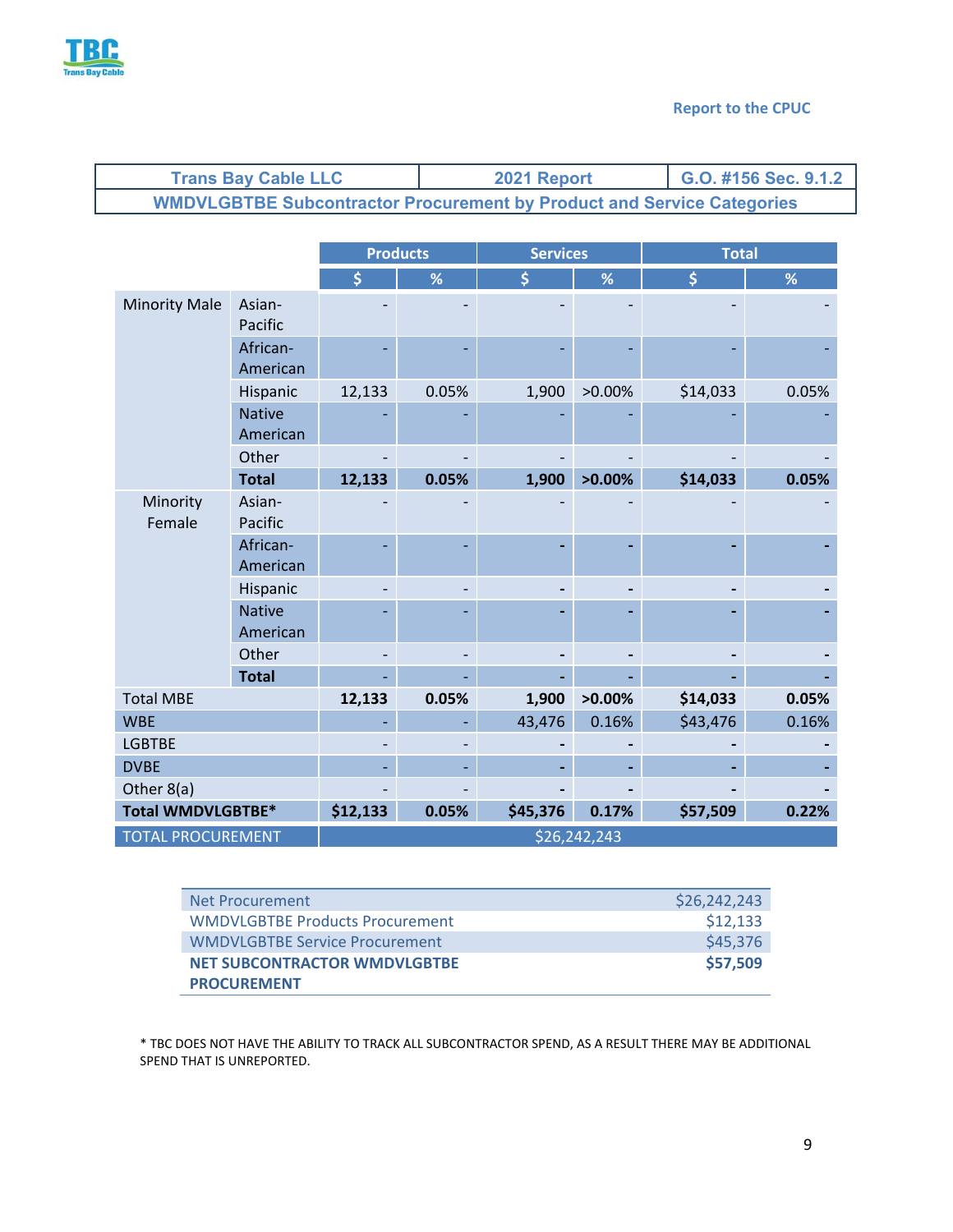

|                                                  | <b>Trans Bay Cable LLC</b> |      |                                  |                          |        | 2021 Report<br>G.O. #156 Sec. 9.1.2 |                             |                          |                          |                        |                                                                 |                |                |                          |                          |                                 |  |  |  |
|--------------------------------------------------|----------------------------|------|----------------------------------|--------------------------|--------|-------------------------------------|-----------------------------|--------------------------|--------------------------|------------------------|-----------------------------------------------------------------|----------------|----------------|--------------------------|--------------------------|---------------------------------|--|--|--|
|                                                  |                            |      |                                  |                          |        |                                     |                             |                          |                          |                        | <b>WMDVLGBTBE Procurement by Standard Industrial Categories</b> |                |                |                          |                          |                                 |  |  |  |
|                                                  |                            |      | <b>Asian Pacific</b><br>American |                          |        | <b>African</b><br><b>American</b>   | <b>Hispanic</b><br>American |                          |                          | <b>Native American</b> | <b>MBE</b>                                                      | <b>WBE</b>     | <b>LGBTBE</b>  | <b>DVBE</b>              | <b>Other</b><br>$8(a)*$  | <b>Total</b><br><b>WMDV</b>     |  |  |  |
| <b>SIC</b><br>Category                           |                            |      | Male                             | Female                   | Male   | Female                              | Male                        | Female                   | Male                     | Female                 |                                                                 |                |                |                          |                          | <b>LGBTBE</b><br><b>Dollars</b> |  |  |  |
| 0781-                                            |                            | \$   |                                  |                          |        | $\overline{\phantom{a}}$            | 67,185                      |                          |                          |                        | 67,185                                                          |                |                |                          |                          | \$67,185                        |  |  |  |
| Landscape<br>Architectur<br>al Services          |                            | $\%$ | $\overline{\phantom{a}}$         |                          |        |                                     | 0.26                        |                          |                          |                        | 0.26                                                            |                |                |                          |                          | 0.26%                           |  |  |  |
| 24-Lumber                                        |                            | \$   | $\blacksquare$                   |                          |        | $\blacksquare$                      | 12,133                      |                          | $\overline{a}$           |                        | 12,133                                                          |                |                |                          |                          | \$12,133                        |  |  |  |
| and Wood<br>Products                             |                            | $\%$ | $\blacksquare$                   |                          |        | $\blacksquare$                      | 0.05                        | ÷,                       | ÷,                       |                        | 0.05                                                            | ÷,             | ÷,             |                          |                          | 0.05%                           |  |  |  |
| 1771-<br>Concrete                                |                            | \$   |                                  |                          |        | $\overline{\phantom{a}}$            | 1,900                       |                          |                          |                        | 1,900                                                           |                |                |                          |                          | \$1,900                         |  |  |  |
| Work                                             |                            | $\%$ | $\omega$                         |                          |        | ÷,                                  | >0.00                       |                          |                          |                        | >0.00                                                           |                |                |                          |                          | $>0.00\%$                       |  |  |  |
| 2542-                                            |                            | \$   |                                  |                          |        |                                     |                             |                          |                          |                        |                                                                 | 23,976         |                |                          |                          | \$23,976                        |  |  |  |
| Office and<br>Store<br>Fixtures                  |                            | $\%$ |                                  |                          |        |                                     |                             |                          | ÷                        |                        | $\overline{\phantom{a}}$                                        | 0.09           |                |                          |                          | 0.09%                           |  |  |  |
| 3536-                                            |                            | \$   |                                  |                          |        |                                     |                             |                          |                          |                        |                                                                 | 4,400          |                |                          |                          | \$4,400                         |  |  |  |
| Overhead<br>Traveling<br>Cranes                  |                            | $\%$ |                                  |                          |        |                                     |                             |                          |                          |                        |                                                                 | 0.02           |                |                          |                          | 0.02%                           |  |  |  |
| 3629-                                            |                            | \$   | $\overline{a}$                   |                          |        |                                     |                             |                          | L,                       |                        |                                                                 | 3,346          |                |                          |                          | \$3,346                         |  |  |  |
| Electrical<br>Industrial<br>Apparatus            |                            | %    | ÷,                               |                          |        | ÷,                                  |                             |                          |                          |                        |                                                                 | 0.01           | ÷              |                          |                          | 0.01%                           |  |  |  |
| 4581-                                            |                            | \$   |                                  |                          |        | $\blacksquare$                      | 137,364                     |                          | $\overline{a}$           |                        | 137,364                                                         |                |                |                          |                          | \$137,364                       |  |  |  |
| Aircraft<br>Cleaning &<br>Janitorial<br>Services |                            | $\%$ |                                  |                          |        |                                     | 0.52                        |                          |                          |                        | 0.52                                                            |                |                |                          |                          | 0.52%                           |  |  |  |
| 5084-                                            |                            | \$   |                                  | L.                       |        | $\overline{a}$                      | $\overline{a}$              |                          | $\overline{a}$           |                        | $\overline{\phantom{a}}$                                        | 55,805         |                |                          |                          | \$55,805                        |  |  |  |
| Industrial<br>Machinery/<br>Equipment            |                            | $\%$ |                                  |                          |        |                                     |                             |                          |                          |                        |                                                                 | 0.21           |                |                          |                          | 0.21%                           |  |  |  |
| 7359-                                            |                            | \$   |                                  |                          |        |                                     |                             | 8,675                    | $\overline{a}$           |                        | 8,675                                                           |                |                |                          |                          | \$8,675                         |  |  |  |
| Equipment<br>Rental and<br>Leasing               |                            | $\%$ | ٠                                |                          |        |                                     |                             | 0.03                     | ÷                        |                        | 0.03                                                            |                |                |                          |                          | 0.03%                           |  |  |  |
| 7371-                                            |                            | \$   |                                  |                          |        |                                     |                             |                          |                          |                        |                                                                 |                |                |                          | 2400                     | \$2400                          |  |  |  |
| Computer<br>Programmi<br>ng Services             |                            | $\%$ | $\sim$                           |                          |        |                                     |                             |                          |                          |                        |                                                                 |                |                |                          | >0.00                    | $>0.00\%$                       |  |  |  |
| 7379-                                            |                            | \$   | $\overline{\phantom{a}}$         | L,                       |        | $\overline{a}$                      | 119,084                     | $\overline{a}$           | $\overline{a}$           |                        | 119,084                                                         | $\overline{a}$ | L,             |                          | $\blacksquare$           | \$119,084                       |  |  |  |
| Computer<br>Related<br>Services                  |                            | $\%$ | ä,                               |                          |        | ÷,                                  | 0.45                        |                          | L,                       |                        | 0.45                                                            | ÷,             | ٠              |                          |                          | 0.45%                           |  |  |  |
| 8711-                                            |                            | \$   | 12,331                           | $\overline{\phantom{a}}$ |        | $\overline{\phantom{a}}$            | $\overline{a}$              | $\overline{a}$           | $\overline{\phantom{a}}$ |                        | 12,331                                                          | 19,500         | $\overline{a}$ | $\overline{\phantom{a}}$ | $\overline{\phantom{a}}$ | \$31,831                        |  |  |  |
| Engineerin<br>g Services                         |                            | $\%$ | 0.05                             | Ξ                        |        | $\overline{\phantom{a}}$            |                             | ۳                        | ÷                        |                        | 0.05                                                            | 0.07           | Ξ              |                          |                          | 0.12%                           |  |  |  |
| 8748-<br><b>Business</b>                         |                            | \$   | $\Box$                           | $\blacksquare$           | 69,918 | $\overline{\phantom{a}}$            | $\overline{a}$              | $\overline{\phantom{a}}$ | $\overline{a}$           |                        | 69,918                                                          | 49,160         | $\overline{a}$ |                          | $\overline{\phantom{a}}$ | \$119,078                       |  |  |  |
| Consulting<br>Services                           |                            | $\%$ | ÷,                               |                          | 0.27   | ÷,                                  |                             |                          | L,                       |                        | 0.27                                                            | 0.19%          | ÷,             |                          |                          | 0.19%                           |  |  |  |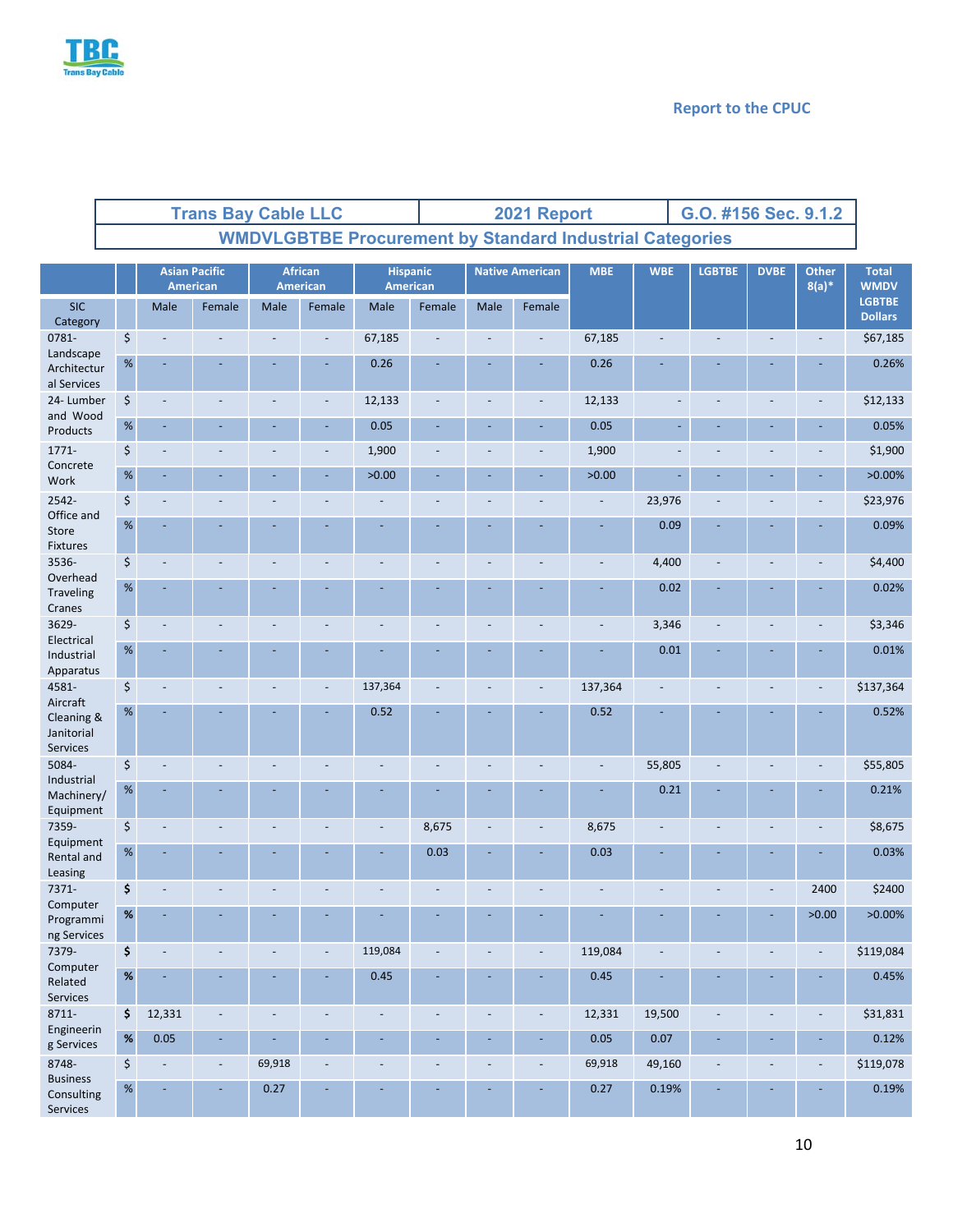

| <b>TOTAL</b> |               | 12.221<br>14,331 | 69,918 | 337,666 | 8,675 | $\sim$ | 428,590 | 156,187      | $\sim$ | 2,400 | \$587,177 |
|--------------|---------------|------------------|--------|---------|-------|--------|---------|--------------|--------|-------|-----------|
|              | $\frac{9}{6}$ | 0.05             | 0.27   | 4.27    | 0.03  |        | 1.63    | n cn<br>J.OU |        | 0.00% | 2.24%     |

| Net WMDVLGBTBE Products Procurement | \$33,359     |
|-------------------------------------|--------------|
| Net WMDVLGBTBE Service Procurement  | \$553,818    |
| Net WMDVLGBTBE Procurement          | \$587.177    |
| Net Procurement                     | \$26,242,243 |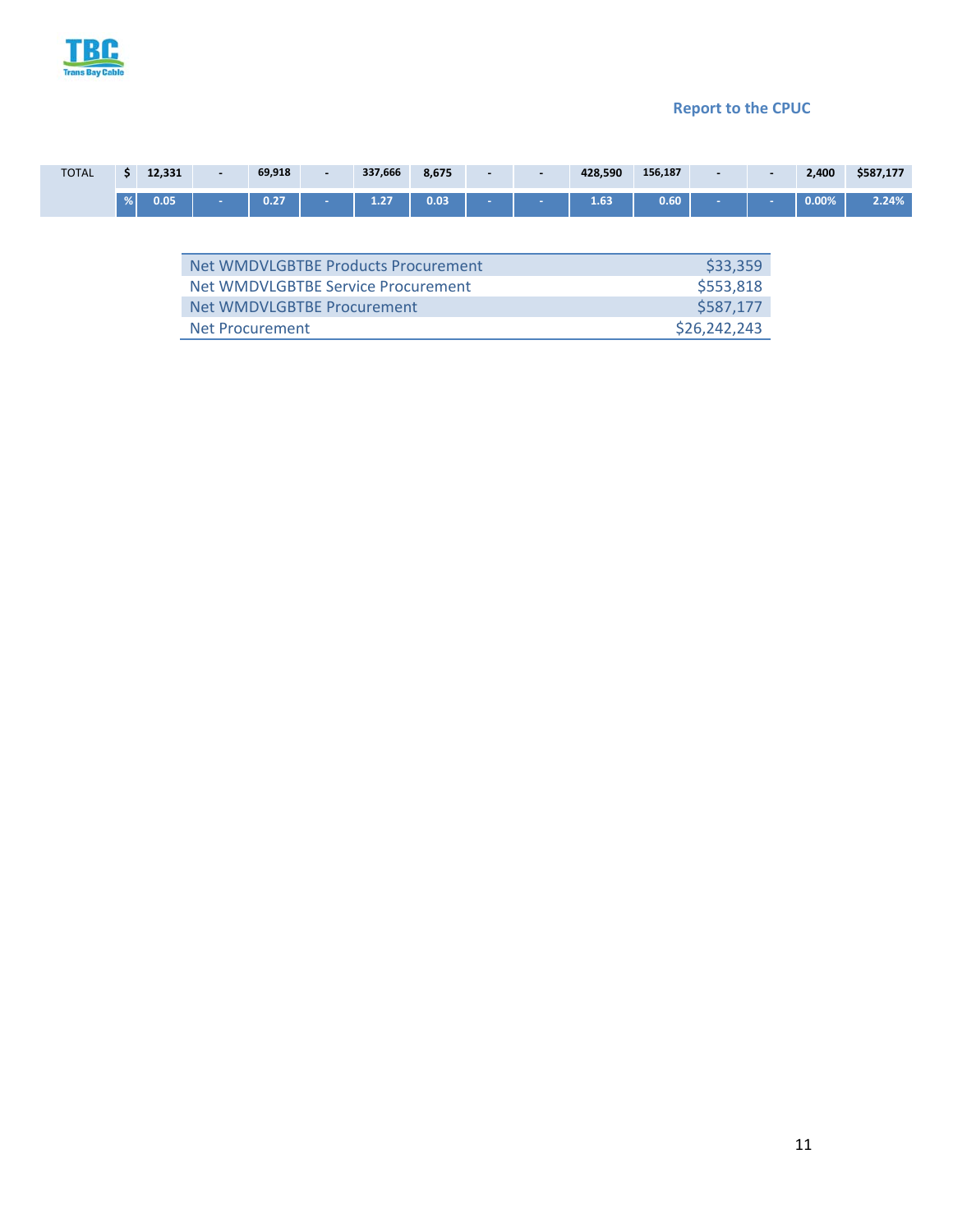

| <b>Trans Bay Cable LLC</b>                                               | 2021 Report | G.O. #156 Sec. 9.1.2 |
|--------------------------------------------------------------------------|-------------|----------------------|
| Number of WMDVLGBTBE Suppliers and Revenue Reported to the Clearinghouse |             |                      |

|                         | Data on Number of Suppliers      |            |               |             |                          |                              |            |                                      |               |             |                          |                              |
|-------------------------|----------------------------------|------------|---------------|-------------|--------------------------|------------------------------|------------|--------------------------------------|---------------|-------------|--------------------------|------------------------------|
|                         | <b>Revenue Reported to CHS**</b> |            |               |             |                          |                              |            | <b>Utility-Specific 2020 Summary</b> |               |             |                          |                              |
| #<br><b>WMDVLGBTBEs</b> | <b>MBE</b>                       | <b>WBE</b> | <b>LGBTBE</b> | <b>DVBE</b> | <b>Other</b><br>$8(a)^*$ | <b>Grand</b><br><b>Total</b> | <b>MBE</b> | <b>WBE</b>                           | <b>LGBTBE</b> | <b>DVBE</b> | <b>Other</b><br>$8(a)^*$ | <b>Grand</b><br><b>Total</b> |
| Under \$1 million       |                                  |            |               |             | ۰.                       |                              | 7          | 6                                    |               | ۰.          | $\mathbf 1$              | 14                           |
| Under \$5 million       | $\overline{\phantom{a}}$         |            |               |             | $\overline{\phantom{a}}$ |                              |            | $\overline{\phantom{a}}$             |               | -           |                          |                              |
| Under \$10 million      | ÷                                |            |               |             |                          |                              | -          | -                                    |               | -           | -                        |                              |
| Above \$10<br>million   |                                  |            |               |             |                          |                              |            |                                      |               |             |                          |                              |
| <b>TOTAL</b>            |                                  |            |               | -           |                          | -                            | 7          | 6                                    |               |             | 1                        | 14                           |

|                          | <b>Revenue and Payment Data</b>  |            |               |                          |                          |                          |                                      |                          |               |                          |                          |                              |
|--------------------------|----------------------------------|------------|---------------|--------------------------|--------------------------|--------------------------|--------------------------------------|--------------------------|---------------|--------------------------|--------------------------|------------------------------|
|                          | <b>Revenue Reported to CHS**</b> |            |               |                          |                          |                          | <b>Utility-Specific 2020 Summary</b> |                          |               |                          |                          |                              |
| <b>WMDVLGBTBE</b><br>\$M | <b>MBE</b>                       | <b>WBE</b> | <b>LGBTBE</b> | <b>DVBE</b>              | <b>Other</b><br>$8(a)^*$ | Grand<br><b>Total</b>    | <b>MBE</b>                           | <b>WBE</b>               | <b>LGBTBE</b> | <b>DVBE</b>              | <b>Other</b><br>$8(a)^*$ | <b>Grand</b><br><b>Total</b> |
| Under \$1 million        | $\overline{\phantom{0}}$         | ۰          |               | $\overline{\phantom{0}}$ | <b>1</b>                 | $\overline{\phantom{0}}$ | 7                                    | 6                        |               | $\overline{\phantom{a}}$ | 1                        | 14                           |
| Under \$5 million        |                                  |            |               |                          |                          |                          |                                      | -                        |               | ۰                        | -                        |                              |
| Under \$10 million       |                                  |            |               | -                        |                          |                          |                                      | $\overline{\phantom{0}}$ |               | -                        |                          |                              |
| Above \$10<br>million    |                                  |            | -             |                          |                          |                          | -                                    | -                        |               | -                        |                          |                              |
| <b>TOTAL</b>             |                                  |            |               |                          |                          | -                        |                                      | 6                        |               | -                        |                          | 14                           |

\* BUSINESS CLASSIFIED AS 8(a) BY US SMALL BUSINESS ADMINISTRATION IS A WBE BUT IS NO LONGER REGISTERED WITH THE SUPPLIER CLEARINGHOUSE

\*\*CHS: THE SUPPLIER CLEARINGHOUSE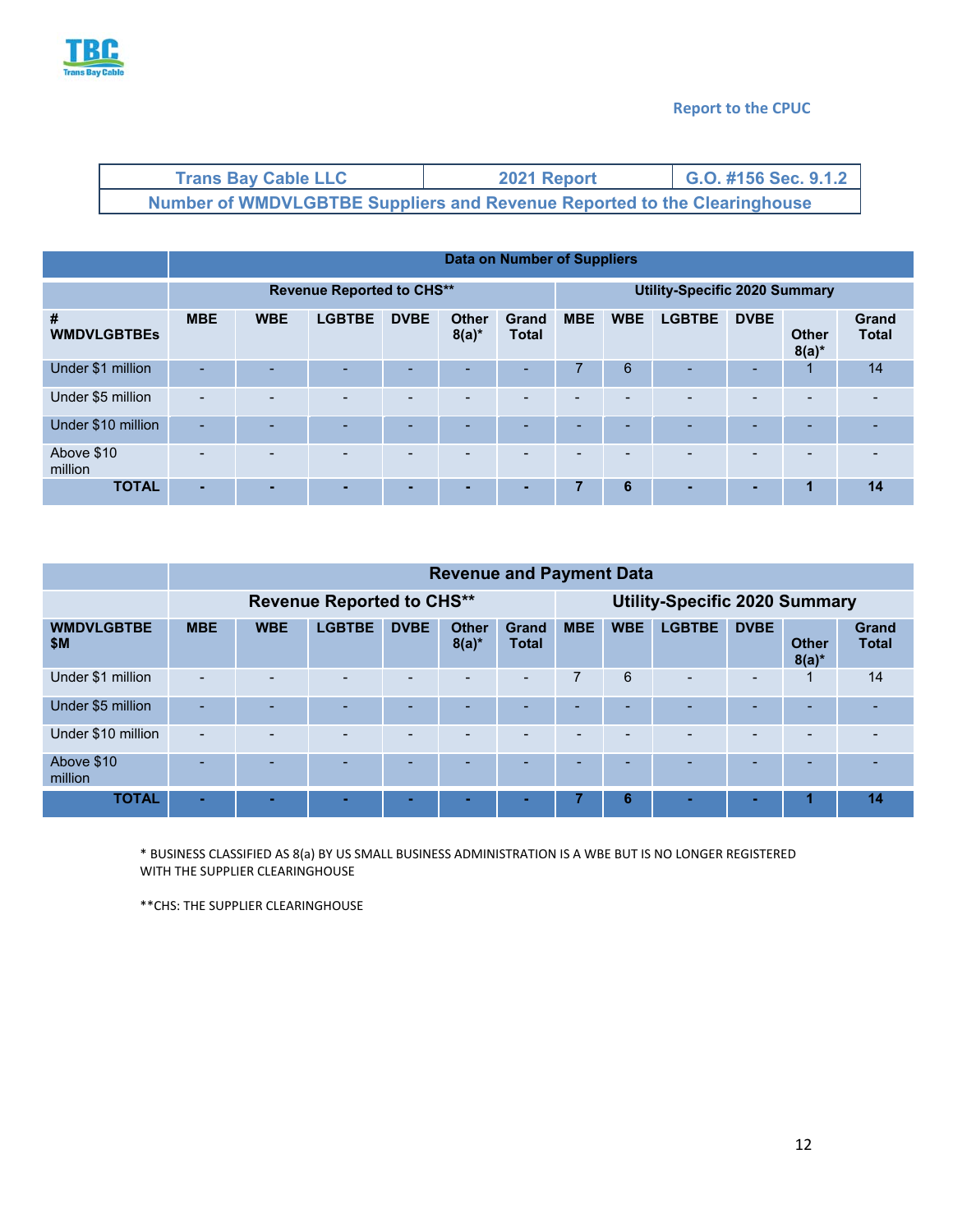

| <b>Trans Bay Cable LLC</b>                    | 2021 Report | G.O. #156 Sec. 9.1.2 |  |  |  |  |  |
|-----------------------------------------------|-------------|----------------------|--|--|--|--|--|
| <b>WMDVLGBTBEs with CA Majority Workforce</b> |             |                      |  |  |  |  |  |

TBC does not have sufficient information to report on whether the majority of the workforce of its WMDVLGBTBEs are working in California. However, TBC does note that the overwhelming majority of its WMDVLGBTBE vendors are based in California.

#### **9.1.3 Itemization of WMDVLGBTBE Program Expenses**

| <b>Trans Bay Cable LLC</b>         | 2021 Report | G.O. #156 Sec. 9.1.3 |  |  |  |  |  |
|------------------------------------|-------------|----------------------|--|--|--|--|--|
| <b>WMDVLGBTBE Program Expenses</b> |             |                      |  |  |  |  |  |

While expenses may have been incurred for activities in support of GO 156, such expenses are not tracked by the company and none of the expenses, if any, would be solely attributable to those activities. A variety of TBC employees contribute to TBC's Program, in particular the members of the Operations, IT and Engineering Department.

| <b>Expense Category</b>        | Year (Actual) |
|--------------------------------|---------------|
| Wages                          |               |
| <b>Other Employee Expenses</b> |               |
| <b>Program Expenses</b>        |               |
| <b>Reporting Expenses</b>      |               |
| Training                       |               |
| Consultants                    |               |
| Other                          |               |
| Total                          |               |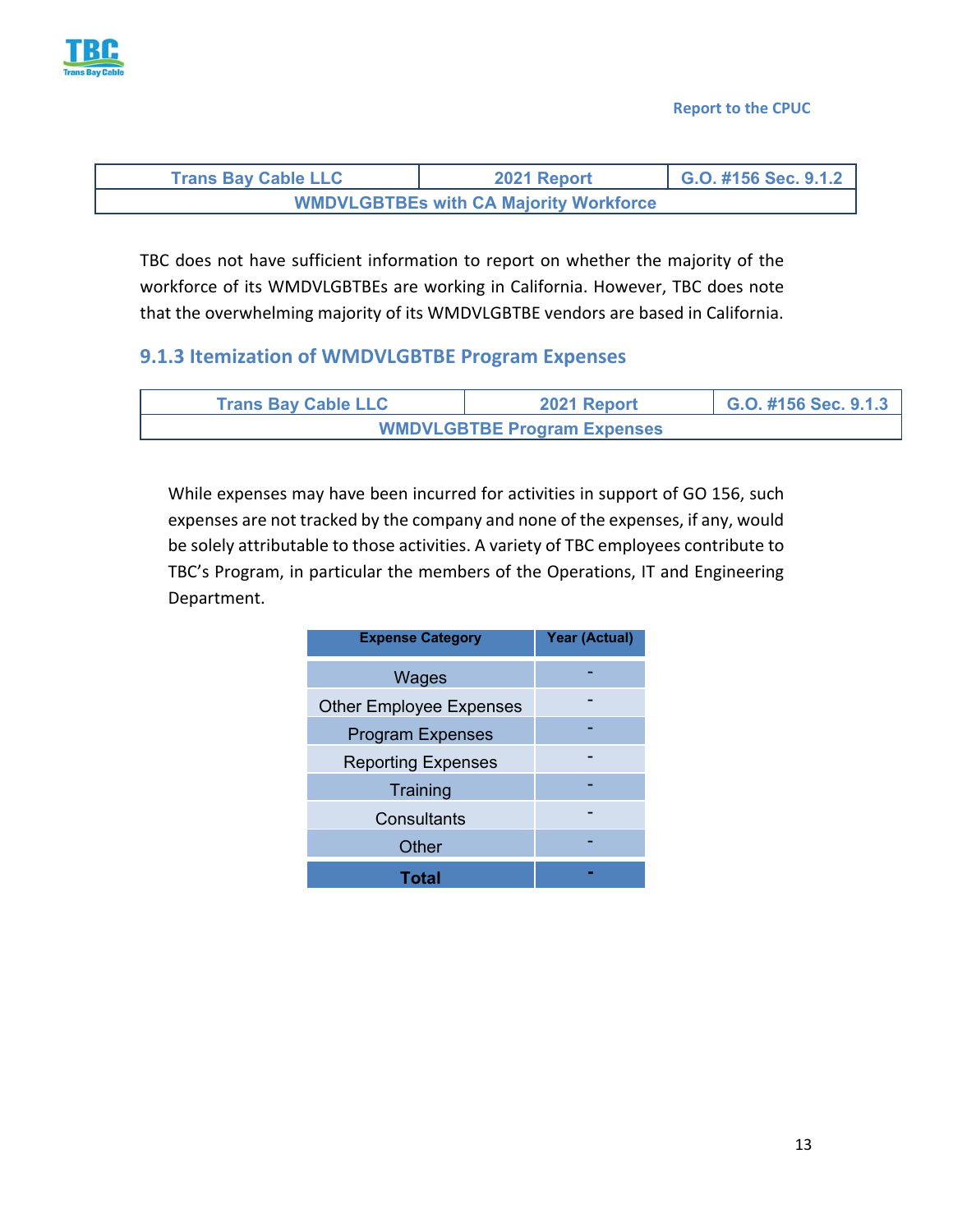

#### **9.1.4 Progress in Meeting or Exceeding Set Goals**

| <b>Trans Bay Cable LLC</b>                        | 2021 Report | G.O. #156 Sec. 9.1.4 |  |  |  |  |
|---------------------------------------------------|-------------|----------------------|--|--|--|--|
| <b>Progress in Meeting or Exceeding Set Goals</b> |             |                      |  |  |  |  |

For 2021, TBC exceeded its MBE utilization target by 63%, coming it at 1.63% compared to a target of 1%. However, TBC did not meet its overall 2021 WMDVLGBTBE Procurement Goals, coming in at 2.24% while its target goal was 5.0%. TBC did significantly improve on 2020 numbers by almost doubling total diverse spend and increasing the number of diverse vendors utilized. In 2021, as typical of prior years, overall procurement was driven by spend particular to TBC's transmission system, which utilizes proprietary HVDC technology developed by Siemens and the procurement of marine resources. In fact, both procurement streams accounted for approximately 46% of TBC's 2021 overall procurement, and procurement with Siemens, driven by system upgrades, accounted for approximately 36% of overall procurement.

TBC experienced a few other challenges which impacted its ability to meet projected goals. TBC was challenged getting bids from diverse vendors for projects not already contracted. Many solicited diverse vendors declined to participate in the request for proposal process which in turn limited the opportunities for TBC to increase diverse vendor spend. Vendors either did not respond, had other work, or were uninterested in submitting a proposal. Additionally, in some instances suitable vendors for specific needs did not service the area in which TBC operates which also limited opportunities to increase diverse spend.

In July 2019, TBC became an indirect subsidiary of NextEra Energy Transmission, LLC. As a result, TBC's procurement converted to management by a centralized procurement office which processes procurement needs for TBC and many of its new affiliates. With availability of access to greater corporate resources, certain services which were formerly procured with third‐party vendors are now fulfilled with in-house resources or corporate-wide service providers. Lastly, the emplaced corporate‐wide procurement schema does not track Tier 2 spend which impedes TBC's ability to analyze subcontractor spend and thus impacts reporting metrics for diverse procurement.

It should be noted that TBC's cumulative WMDVLGBTBE spend is slightly higher than reported, as some diverse vendors were not certified by the Supplier Clearinghouse or did not desire to become certified; and therefore, those amounts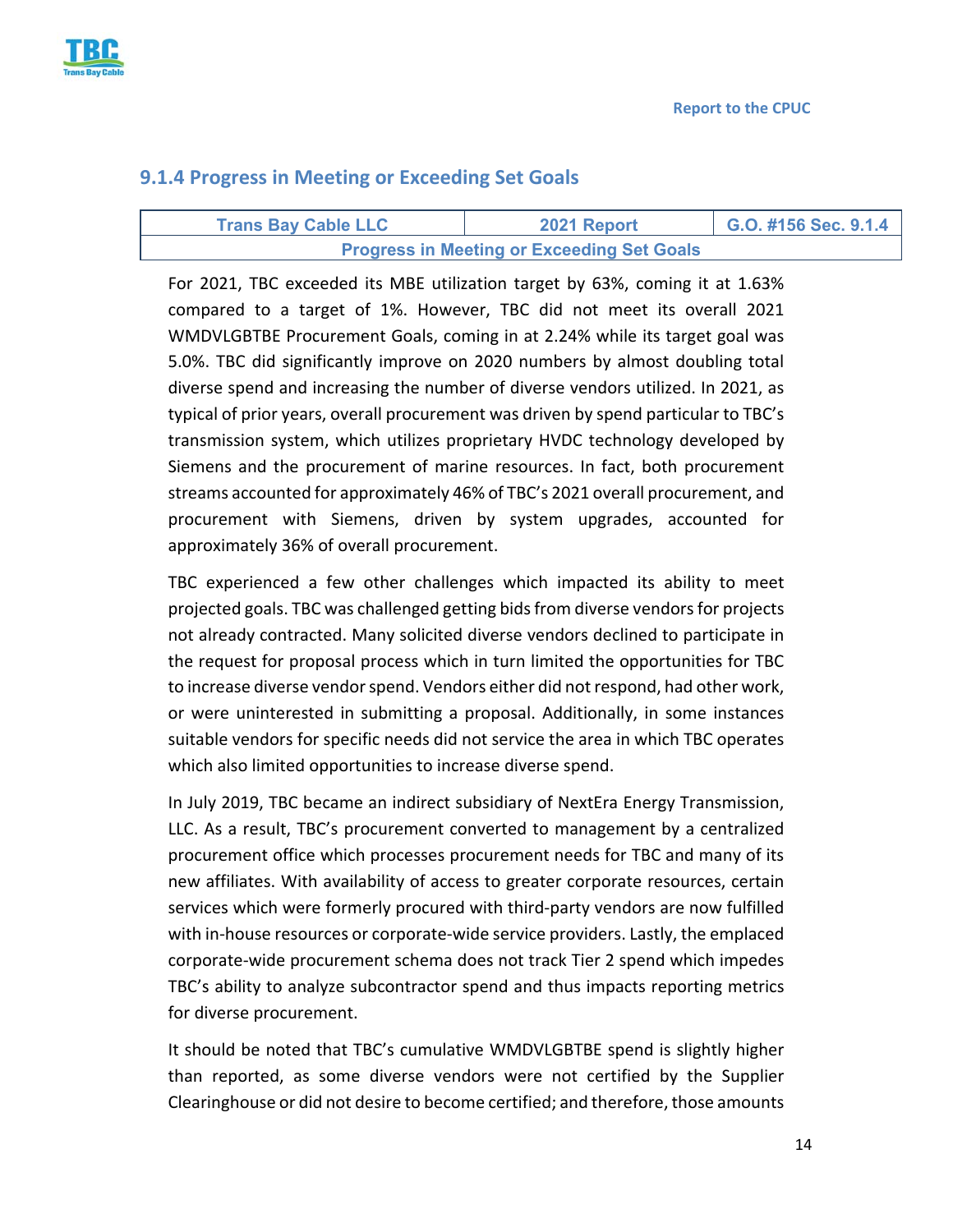

could not be included in TBC's 2021 totals. TBC continues to encourage and offer assistance to all vendors who meet the qualifications of the Supplier Clearinghouse to apply for certification. The Company was successful in having five vendors become Supplier Clearinghouse certified in 2020 and continues to utilize three of vendors for ongoing scopes of work.

If all WMDVLGBTBEs used by TBC were certified, TBC would have increased its 2021 WMDVLGBTBE Procurement Results from \$587,177 to approximately \$600,826, thereby increasing the overall percentage from 2.24% to 2.29%.

| <b>Trans Bay Cable LLC</b>                  | 2021 Report    | G.O. #156 Sec. 9.1.4 |          |  |  |  |  |  |
|---------------------------------------------|----------------|----------------------|----------|--|--|--|--|--|
| <b>WMDVLGBTBE Results and Goals</b>         |                |                      |          |  |  |  |  |  |
| <b>Category</b>                             | 2021           | <b>2021 Goals</b>    | 2021     |  |  |  |  |  |
|                                             | <b>Results</b> |                      | Results* |  |  |  |  |  |
| <b>Minority Men</b>                         | 1.60%          |                      | 1.65%    |  |  |  |  |  |
| Minority Women                              | 0.03%          |                      | 0.03%    |  |  |  |  |  |
| Minority Business Enterprise (MBE)          | 1.63%          | 1.00%                | 1.68%    |  |  |  |  |  |
| Female Business Enterprise (WBE)**          | 0.61%          | 3.00%                | 0.61%    |  |  |  |  |  |
| <b>LGBT Business Enterprise (LGBTBE)</b>    |                | 0.5%                 |          |  |  |  |  |  |
| Disabled Veteran Business Enterprise (DVBE) |                | 0.5%                 |          |  |  |  |  |  |
| <b>TOTAL WMDVLGBTBE**</b>                   | 2.24%          | 5.0%                 | 2.29%    |  |  |  |  |  |

\*Results if all WMDVLGBTBEs used by TBC were certified

\*\*Includes Business Classified as 8(a) by US Small Business Administration and is a WBE but is no longer registered with the Supplier Clearinghouse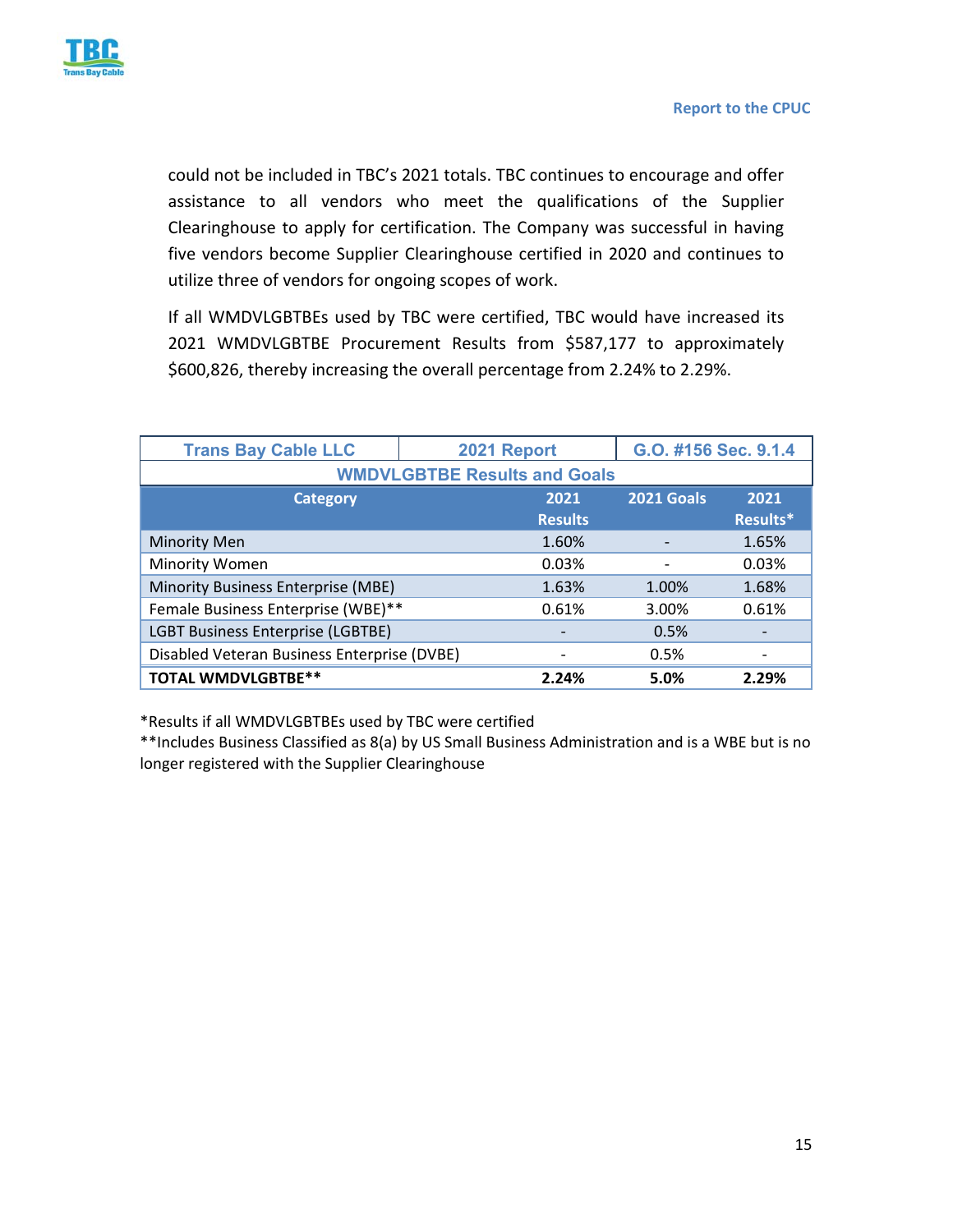





\* Column reflects TBC's WMDVLGBTBE spend if the additional eligible vendors were registered with the CPUC.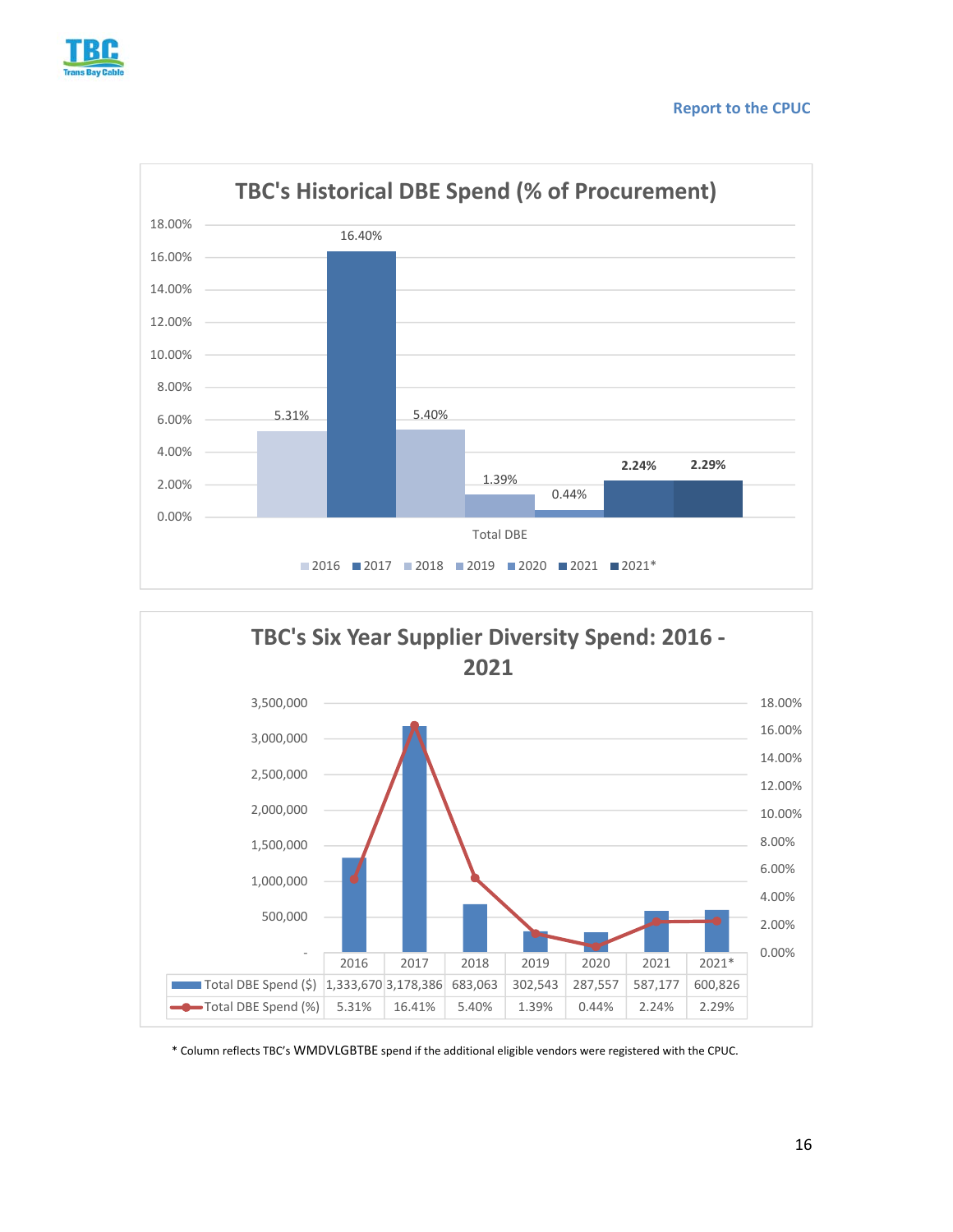

| <b>Trans Bay Cable LLC</b> | 2021 Report | G.O. #156 Sec. 9.1.5 |
|----------------------------|-------------|----------------------|

**Prime Contractor Utilization of WMDVLGBTBE Subcontractors** 

#### **9.1.5 Summary of Prime Contractor Utilization of WMDVLGBTBE Subcontractors**

In 2021, TBC continued to encourage all its Prime Contractors to utilize WMDVLGBTBE subcontractors. TBC's Responsible Vendor section of its Purchase Order Terms and Conditions states:

"In connection with the performance of work under this Agreement, Seller [or Contractor or Vendor] agrees to operate in an ethical and socially responsible manner which means that Seller [or Contractor or Vendor]… engages and includes Female, minority, disabled veterans, lesbian, gay, bisexual and transgender business enterprises for subcontracting opportunities when feasible."

Additionally, agreements for services contain the following language:

"Contractor recognizes that TBC is a California public utility that participates in the California Public Utilities Commission ("CPUC")'s initiative to increase the utilization of woman, minority, service‐disabled veterans, lesbian, gay, bisexual and transgendered owned businesses in accordance with the CPUC's General Order No. 156. As such, when seeking bids for subcontracts, TBC strongly encourages Contractor to recruit and utilize businesses that are *registered* with the CPUC‐supervised Supplier Clearinghouse. TBC directs Contractor to the Supplier Clearinghouse (*www.thesupplierclearinghouse.com*) for a database of potential subcontractors and further information. Contractor may seek assistance from TBC in connection with accessing the Supplier Clearinghouse and recruitment of the businesses referenced above. Contractor is also strongly encouraged to set a goal for the percentage of subcontracting opportunities awarded to businesses owned by women, minorities, service-disabled veterans, lesbian, gay, bisexual and transgendered persons."

This language is also replicated in contracts utilized by centralized procurement when seeking products and services for TBC.

As noted above, after July 2019, TBC's procurement became managed by a centralized procurement office that manages procurement for TBC and many of its affiliates. The emplaced corporate‐wide procurement schema does not track Tier 2 spend which impedes TBC's ability to analyze subcontractor spend and thus impacts reporting metrics for subcontractor diverse procurement.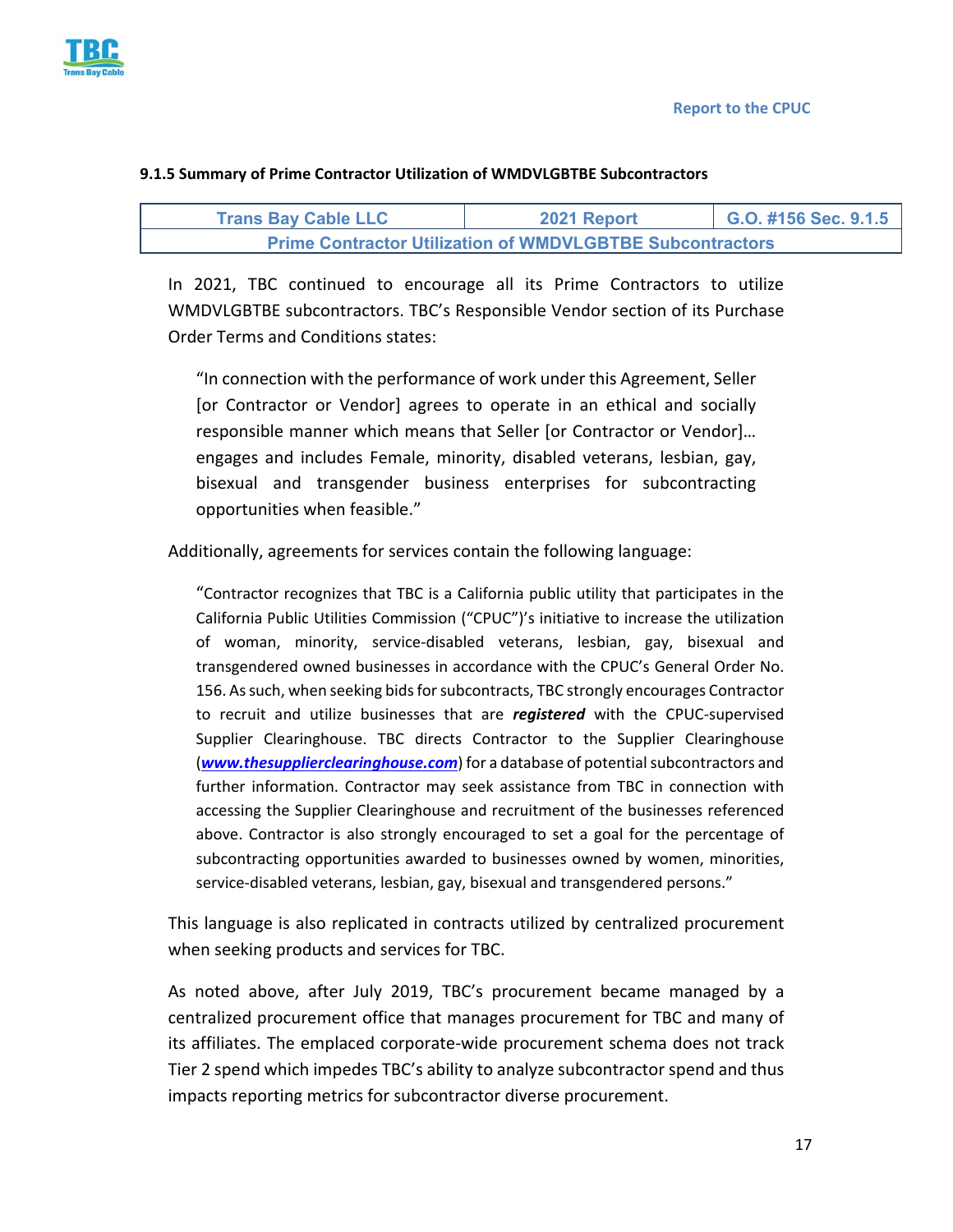

| <b>Trans Bay Cable LLC</b>                                                  | 2021 Report | $\big $ G.O. #156 Sec. 9.1.5 |  |  |  |  |  |
|-----------------------------------------------------------------------------|-------------|------------------------------|--|--|--|--|--|
| <b>Summary of Prime Contractor Utilization of WMDVLGBTBE Subcontractors</b> |             |                              |  |  |  |  |  |

|                     | <b>Minority</b><br><b>Male</b> | <b>Minority</b><br>Female | Minority<br><b>Business</b><br><b>Enterprise</b><br>(MBE) | Women<br><b>Business</b><br><b>Enterprise</b><br>(WBE) | Lesbian,<br>Gay,<br>Bisexual,<br><b>Transgender</b><br><b>Business</b><br><b>Enterprise</b><br>(LGBTBE) | <b>Disabled</b><br><b>Veterans</b><br><b>Business</b><br><b>Enterprise</b><br>(DVBE) | Other<br>$8(a)^*$ | <b>TOTAL</b><br><b>WMDVLGBTBE</b> |
|---------------------|--------------------------------|---------------------------|-----------------------------------------------------------|--------------------------------------------------------|---------------------------------------------------------------------------------------------------------|--------------------------------------------------------------------------------------|-------------------|-----------------------------------|
| Direct \$           | 405,882                        | 8,675                     | 414,557                                                   | 112,711                                                | $\overline{\phantom{a}}$                                                                                | -                                                                                    | 2,400             | \$529,668                         |
| Subcontracting \$** | 14,033                         | $\overline{\phantom{0}}$  | 14,033                                                    | 43.476                                                 | $\overline{\phantom{a}}$                                                                                |                                                                                      |                   | \$57,509                          |
| Total \$            | \$419,915                      | \$8,675                   | \$428,590                                                 | \$156,187                                              | $\overline{\phantom{a}}$                                                                                | $\overline{\phantom{a}}$                                                             | \$2,400           | \$587,177                         |

| Direct %         | .55 <sub>1</sub> | 0.03                     | 1.58  | 0.43     | $\sim$                   | >0.00                    | $2.02\%$ |
|------------------|------------------|--------------------------|-------|----------|--------------------------|--------------------------|----------|
| Subcontracting % | 0.05             | $\overline{\phantom{a}}$ | 0.05  | 0.17     | $\overline{\phantom{0}}$ | $\overline{\phantom{a}}$ | 0.22%    |
| Total %          | .60%             | $0.03\%$                 | 1.63% | $0.60\%$ | $\sim$                   | >0.00                    | 2.24%    |

Net Procurement **\$26,242,243** 

\* BUSINESS CLASSIFIED AS 8(a) BY US SMALL BUSINESS ADMINISTRATION IS A WBE BUT IS NO LONGER REGISTERED WITH THE SUPPLIER CLEARINGHOUSE

\*\* TBC DOES NOT HAVE THE ABILITY TO TRACK ALL SUBCONTRACTOR SPEND, AS A RESULT THERE MAY BE ADDITIONAL SPEND THAT IS UNREPORTED.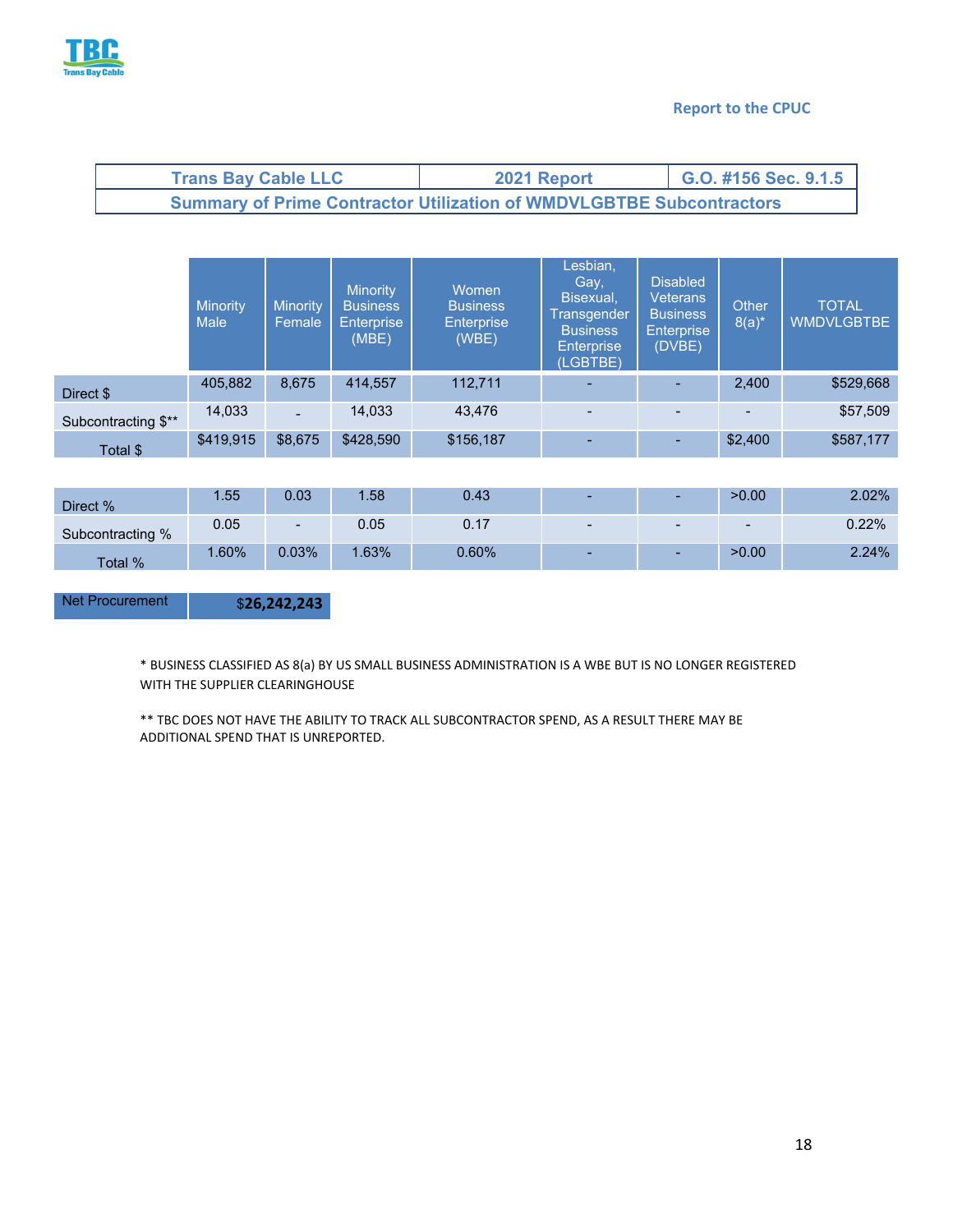

# **9.1.6 WMDVLGBTBE Complaints Received**

| <b>Trans Bay Cable LLC</b>                                       | 2021 Report | G.O. #156 Sec. 9.1.6 |  |  |  |  |  |
|------------------------------------------------------------------|-------------|----------------------|--|--|--|--|--|
| <b>List of WMDVLGBTBE Complaints Received and Current Status</b> |             |                      |  |  |  |  |  |

TBC did not receive any WMDVLGBTBE complaints in 2021.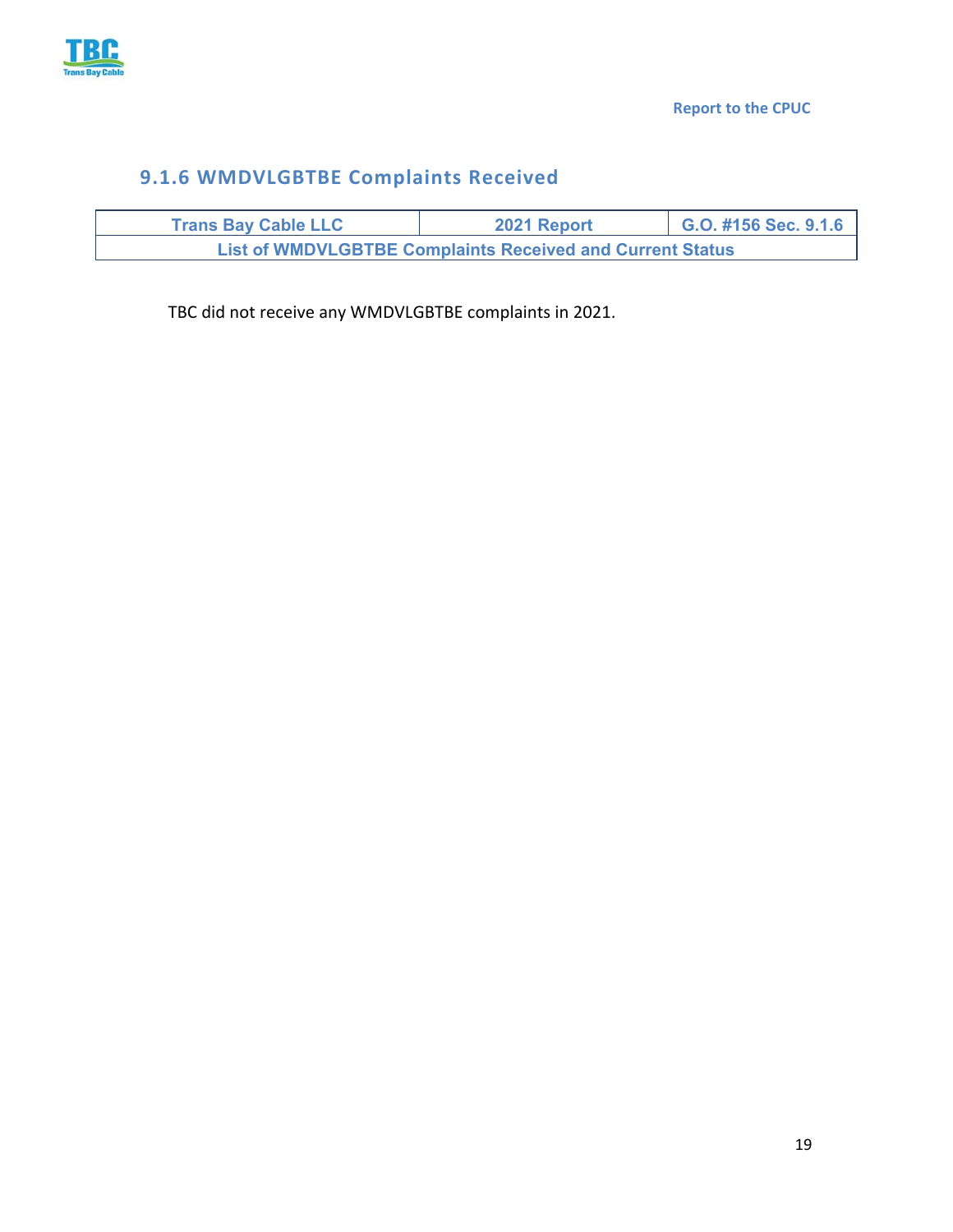

#### **9.1.7 Recruitment Efforts in Underutilized Areas**

| <b>Trans Bay Cable LLC</b>                                                   | 2021 Report | G.O. #156 Sec. 9.1.7 |
|------------------------------------------------------------------------------|-------------|----------------------|
| <b>Efforts to Recruit WMDVLGBTBE Suppliers in Low Utilization Categories</b> |             |                      |

TBC recognizes the importance of increasing WMDVLGBTBE utilization in areas with traditionally low representation in the utility industry, such as legal, financial and business consulting services. For 2021, TBC has identified a total of \$241,411 on services by traditionally underrepresented groups in the areas of legal, financial and business consulting services. TBC notes that actual spend may be higher than \$241,411 but in some cases either specific rates for diverse persons were not available or the work performed was not on a time and materials basis. However, with the availability of greater access to corporate resources, certain services which were formerly outsourced to third-party vendors are now fulfilled with inhouse corporate resources.

TBC strives to develop and maintain relationships with diverse attorneys at majority-owned law firms. In 2021, TBC spent \$16,880 with such attorneys.

|                            |                              | <b>Diverse Attorneys</b><br>at Majority-owned<br><b>Law Firm Spend</b> |
|----------------------------|------------------------------|------------------------------------------------------------------------|
| Minority                   | Asian-Pacific                |                                                                        |
| Male                       | African-American             |                                                                        |
|                            | Hispanic                     | 9,835                                                                  |
|                            | Native American              |                                                                        |
|                            | Other                        |                                                                        |
|                            | <b>Total Minority Male</b>   | \$9,835                                                                |
| Minority                   | Asian-Pacific                |                                                                        |
| Female                     | African-American             | \$976                                                                  |
|                            | Hispanic                     |                                                                        |
|                            | Native American              |                                                                        |
|                            | Other                        |                                                                        |
|                            | <b>Total Minority Female</b> | \$976                                                                  |
| <b>Total Minority</b>      |                              | \$10,811                                                               |
| Female                     |                              | \$6,069                                                                |
| <b>TOTAL DIVERSE SPEND</b> |                              | \$16,880                                                               |

### Legal Services Billed in 2021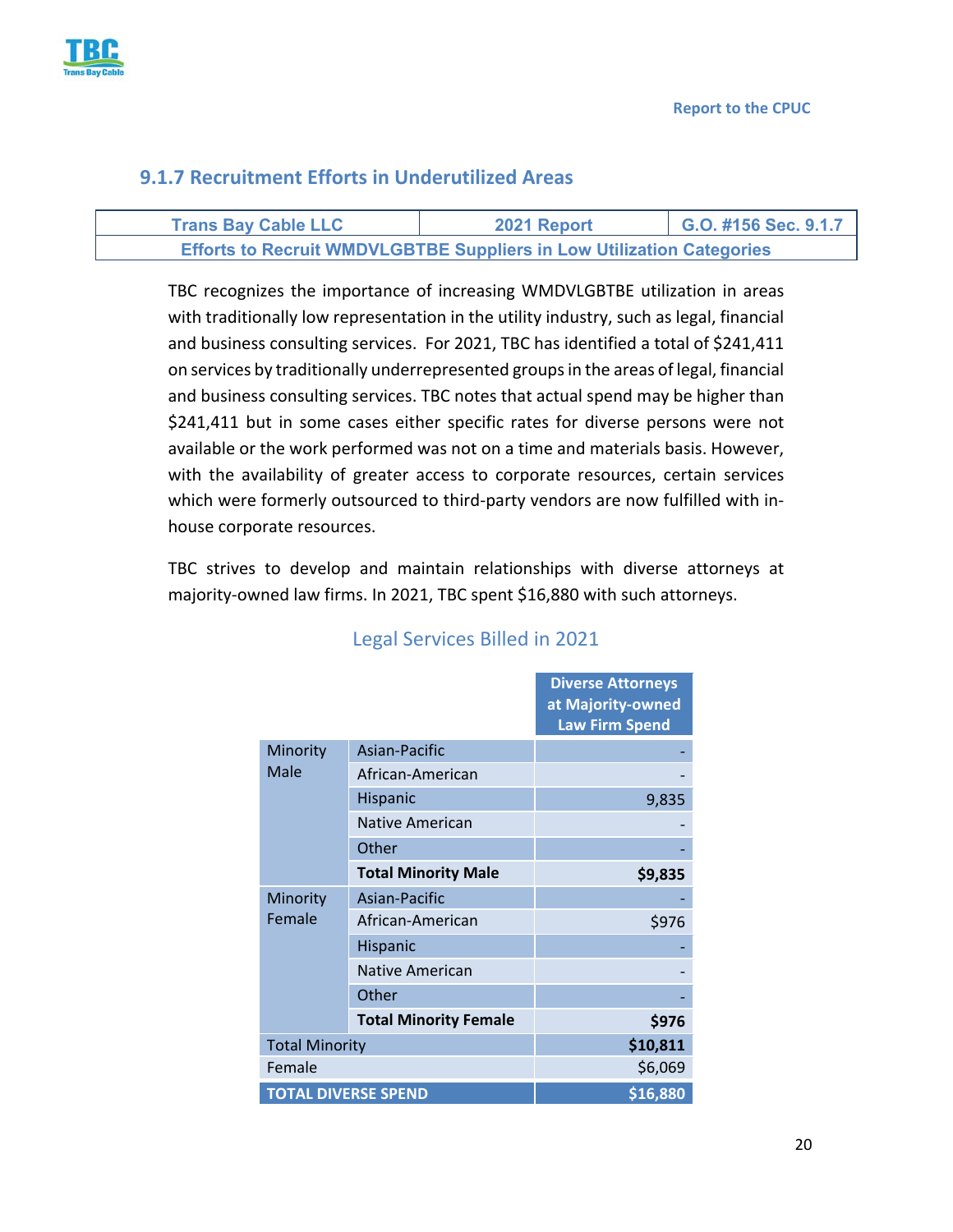

TBC also utilized traditionally underrepresented persons in the Business Consulting Services sector which TBC categorizes as includes business, compliance, information technology and engineering consulting services. TBC spent \$224,531 utilizing the services of traditionally underrepresented groups at majority‐owned businesses which provide Business Consulting Services.

|                                    |                        | <b>Diverse Spend with</b><br><b>Majority-owned</b><br><b>Business Consulting</b><br><b>Services</b> |
|------------------------------------|------------------------|-----------------------------------------------------------------------------------------------------|
| <b>Minority Male</b>               | Asian-Pacific          | 87,148                                                                                              |
|                                    | African-American       |                                                                                                     |
|                                    | Hispanic               | 76,175                                                                                              |
|                                    | Native American        |                                                                                                     |
|                                    | Other                  |                                                                                                     |
| Minority                           | Asian-Pacific          | 175                                                                                                 |
| Female                             | African-American       | 2,375                                                                                               |
|                                    | Hispanic               |                                                                                                     |
|                                    | <b>Native American</b> |                                                                                                     |
|                                    | Other                  |                                                                                                     |
| <b>Unclassified Minority Spend</b> |                        |                                                                                                     |
| <b>Total Minority</b>              |                        | \$165,873                                                                                           |
| Female                             |                        | \$58,658                                                                                            |
| <b>TOTAL DIVERSE SPEND</b>         |                        | \$224,531                                                                                           |

## Business Consulting Services Billed in 2021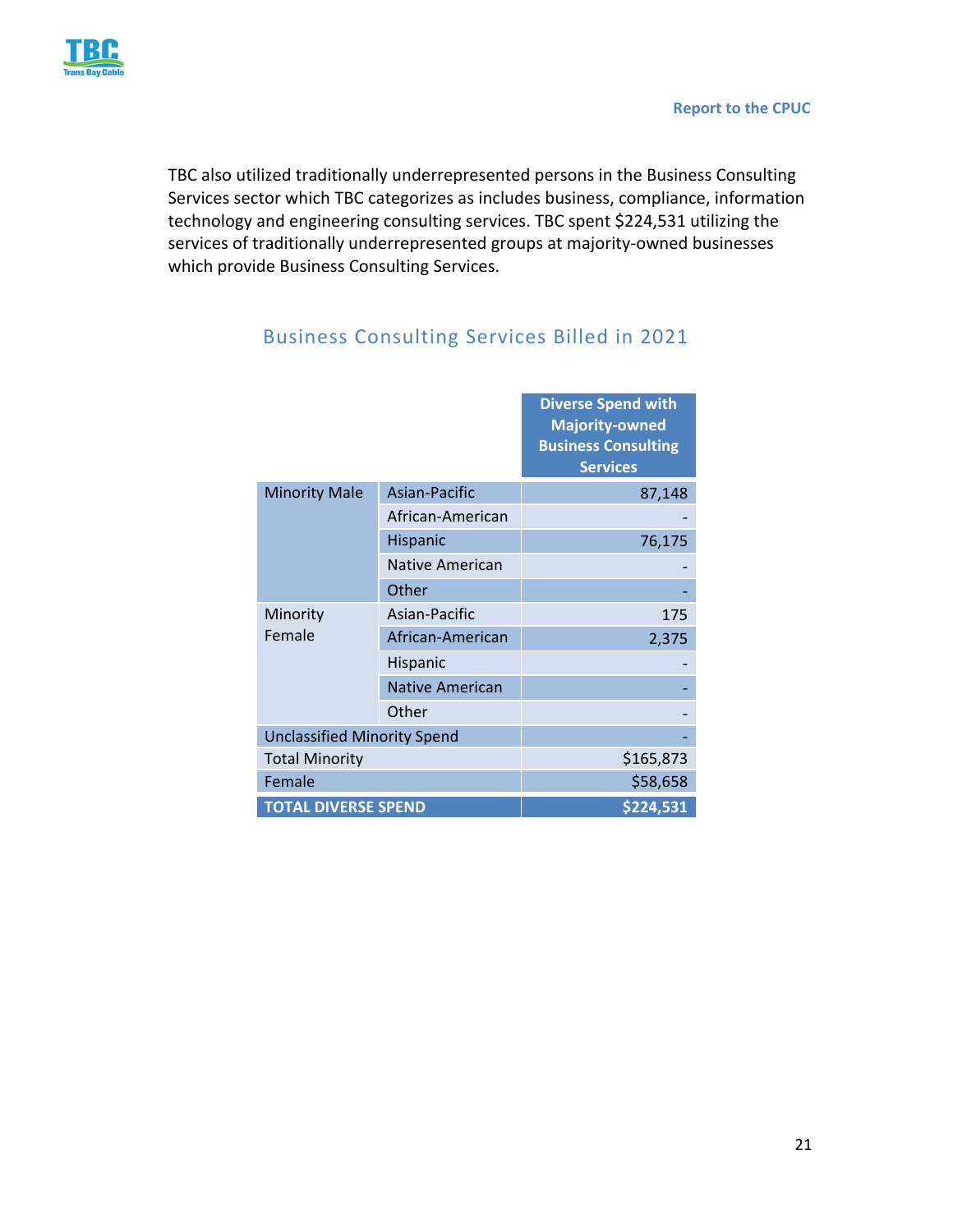

#### **9.1.11 WMDVLGBTBE Fuel Procurement**

| <b>Trans Bay Cable LLC</b>         | 2021 Report | G.O. #156 Sec. 9.1.11 |
|------------------------------------|-------------|-----------------------|
| <b>WMDVLGBTBE Fuel Procurement</b> |             |                       |

TBC only engages in electric transmission and thus fuel or energy procurement is not a part of TBC's normal core business. TBC does however maintain emergency generators on site which are designated for use in emergency situations and therefore are not operated during the normal course of business. TBC also maintains some other standby equipment for use with cable maintenance which utilizes fuel. TBC purchases the limited quantities of fuel needed to maintain its emergency generators and other standby equipment from a woman‐owned business enterprise (WBE) and has done so since 2016. In 2021, TBC spent \$9,338 in fuel procurement, the entire sum of which was spent with this WBE.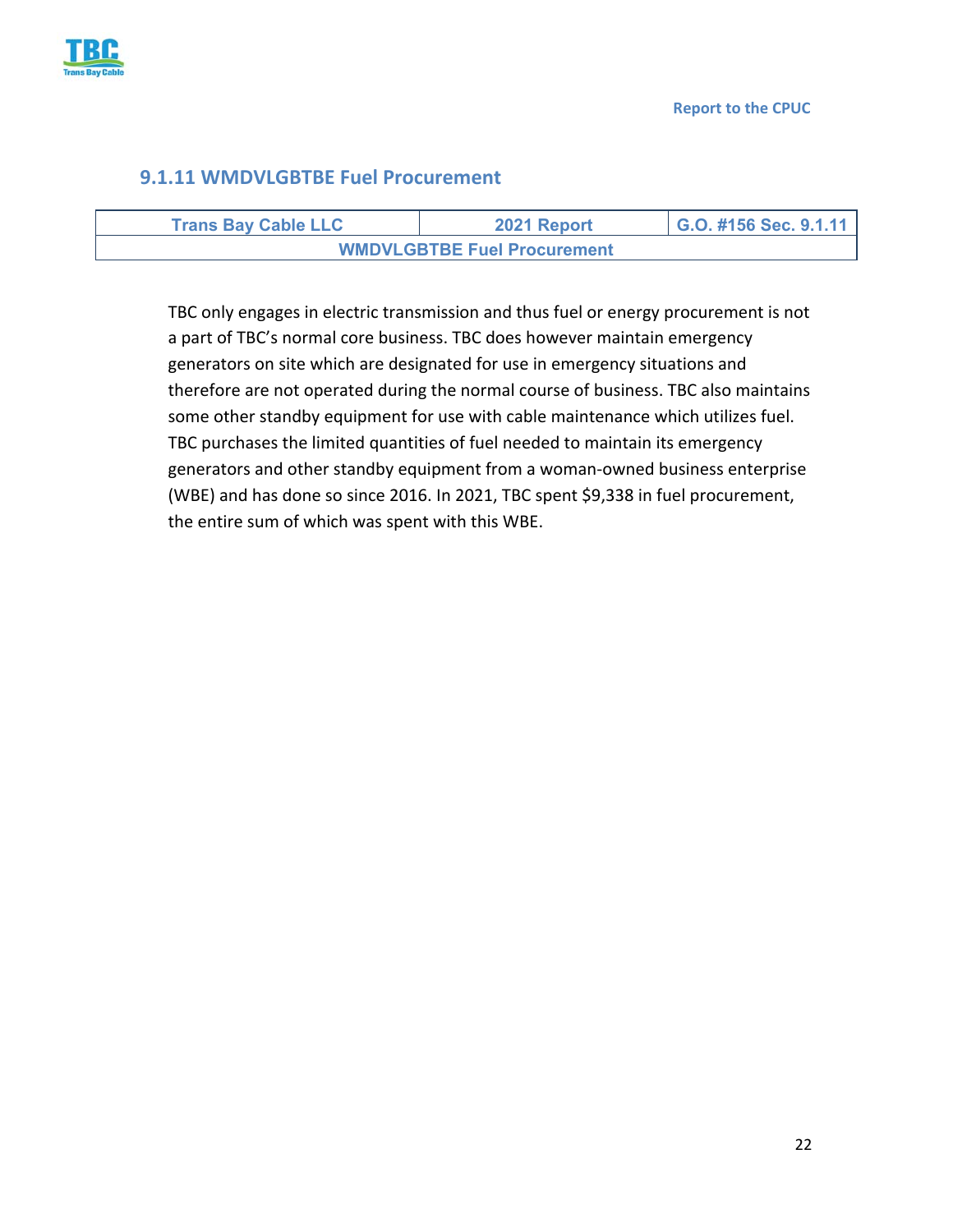

# 2022 Annual Plan

#### **10.1.1 WMDVLGBTBE Short‐, Mid‐, and Long‐Term Goals**

| <b>Trans Bay Cable LLC</b> | 2021 Report                                              | G.O. #156 Sec. 10.1.1 |
|----------------------------|----------------------------------------------------------|-----------------------|
|                            | <b>WMDVLGBTBE Annual SHORT, MID, AND LONG-TERM Goals</b> |                       |

As a small, single asset utility with a unique facility that operates with proprietary technology, it is challenging for TBC to provide specific procurement goals as needs vary drastically from year to year. TBC's needs vary greatly from those of traditional public utilities. Significant procurement continues to be driven by specialized needs owing to the uniqueness of TBC's transmission system. As observed in 2021, over 30% of total procurement went to Siemens, the developer of the transmission system's technology. Moreover, as TBC's specific capital procurement needs vary year to year there is not the consistency in opportunities commonly observed with traditional utilities which leads to peaks and valleys in diverse vendor procurement performance.

However, TBC continues to and makes a concerted effort to increase not only spend with diverse vendors but the number of utilized diverse vendors. As TBC changed indirect ownership, its procurement needs are now managed by a centralized procurement office which conducts procurement for TBC and many of its affiliates. While TBC may have access to a wider pool of diverse‐owned businesses, this does not directly correlate to a number of such businesses may not be registered in the Supplier Clearinghouse. TBC also has access to a wider array of internal resources which displaces the need for service procurement in certain areas. However, as shown in this report, TBC is committed to continuing efforts to employ the services of diverse and traditionally underrepresented groups and business; and increasing competitiveness in sourcing products and opportunities when and where they arise. Moreover, TBC has utilized the Supplier Clearinghouse and its own efforts to identify new diverse vendors with whom to partner and has engaged some of these vendors already for procurement opportunities in 2022.

Based on the foregoing, TBC's 2022 WMDVLGBTBE program goals are stated below: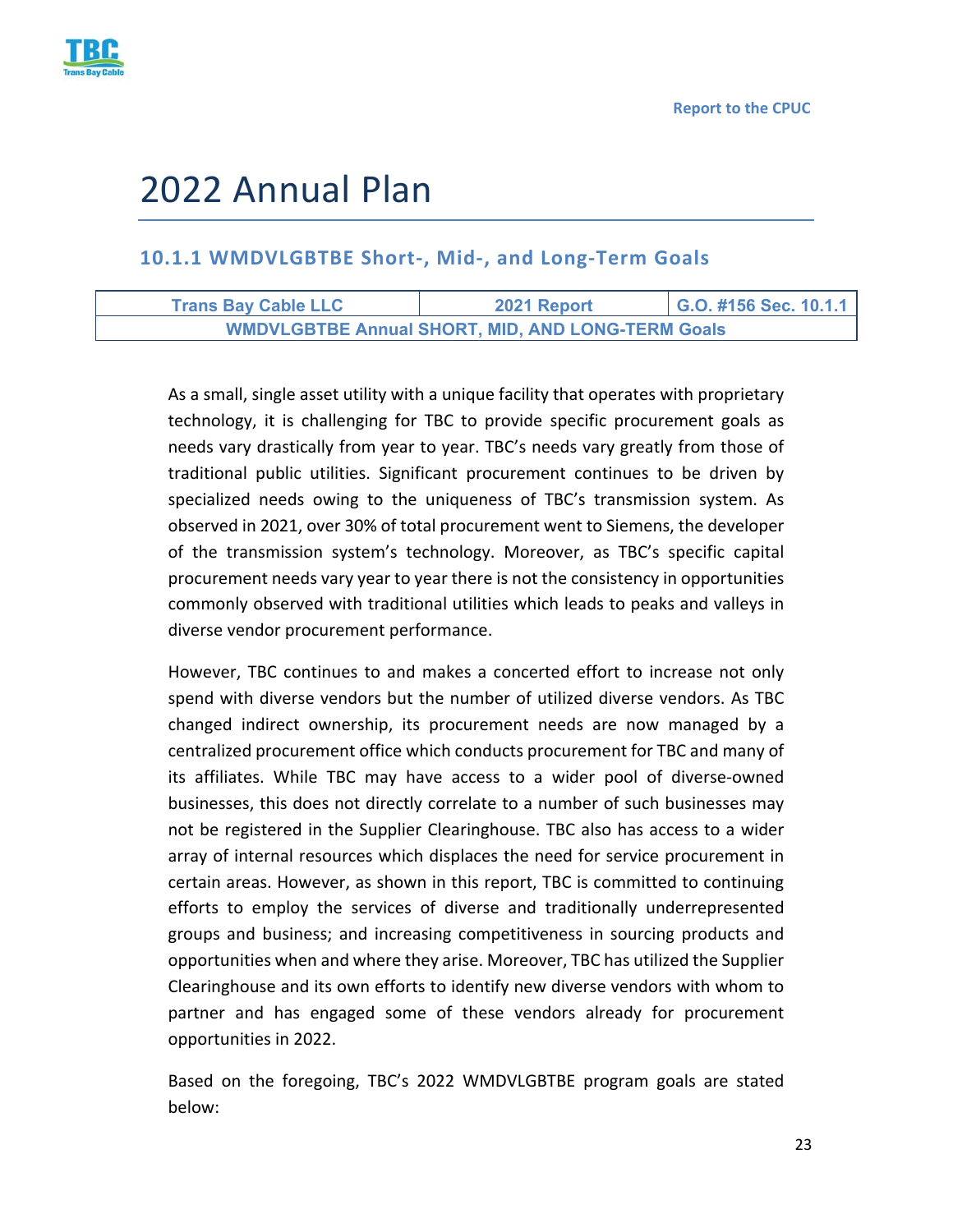

# 2022 Strategic Program Goals

| <b>Short-, Mid-, and Long-Term Goals</b>    | <b>Short Term</b><br>(2022) | <b>Mid Term</b><br>(2024) | Long Term<br>(2026) |
|---------------------------------------------|-----------------------------|---------------------------|---------------------|
| Minority Business Enterprise (MBE)          | 2%                          | 3%                        | 3.5%                |
| Female Business Enterprise (WBE)            | 2%                          | 3%                        | 3.5%                |
| Disabled Veteran Business Enterprise (DVBE) | 0.5                         | 0.5%                      | 0.5%                |
| <b>LGBT Business Enterprise (LBE)</b>       | 0.5                         | 0.5%                      | 1.0%                |
| <b>TOTAL WMDVLGBTBE GOAL</b>                | <b>5 %</b>                  | 7%                        | 8.5%                |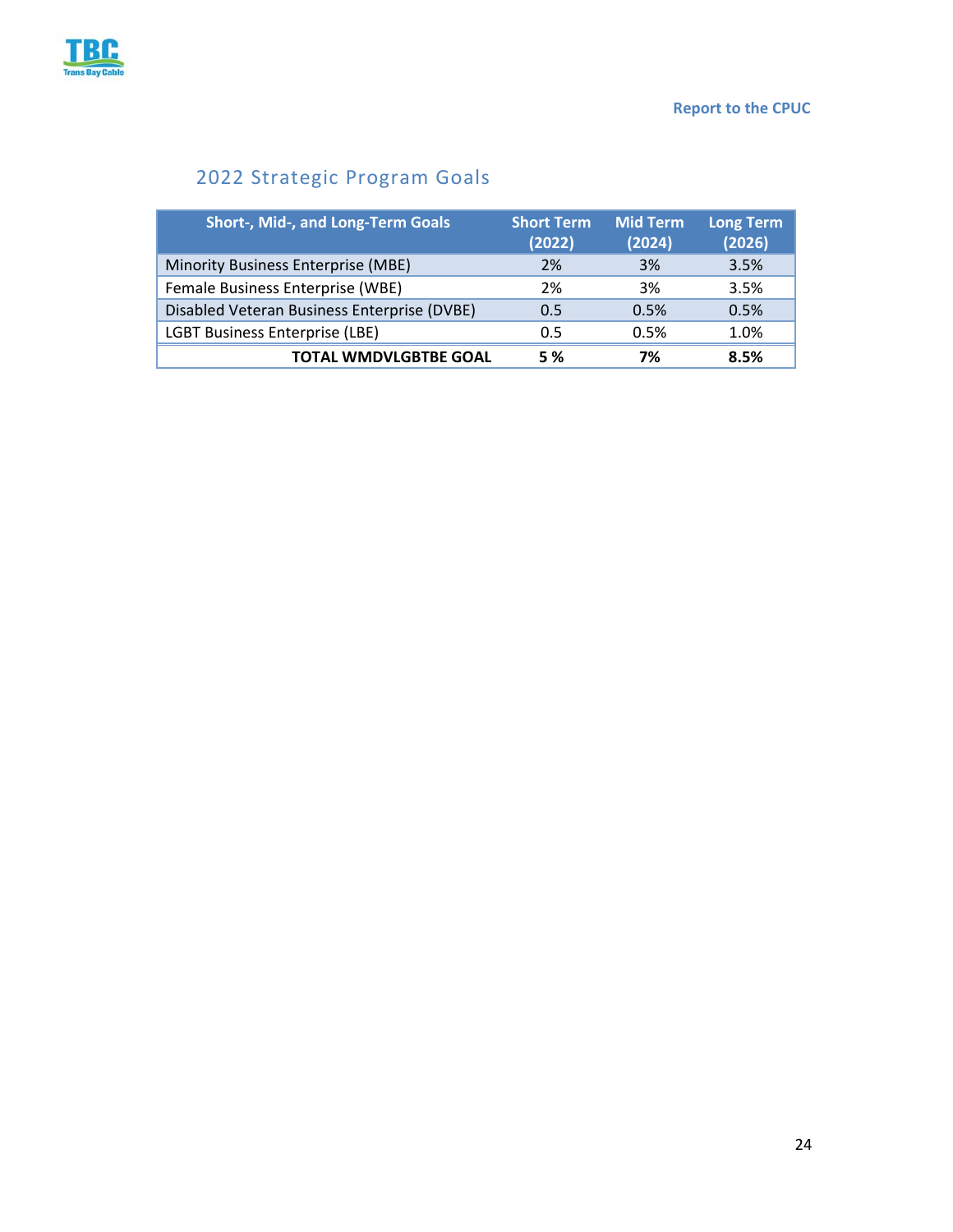

#### **10.1.2 Planned Program Activities**

| <b>Trans Bay Cable LLC</b>                                              | 2021 Report | G.O. #156 Sec. 10.1.2 |
|-------------------------------------------------------------------------|-------------|-----------------------|
| <b>WMDVLGBTBE Planned Program Activities for the Next Calendar Year</b> |             |                       |

TBC is committed to continue its participation in supplier diversity outreach events in the San Francisco Bay Area. For 2022, TBC's supplier diversity plans include the following strategies to strengthen the Program's results:

#### Planned External Activities

- Participate in local diversity expos, trade-fairs, and conferences.
- Attend various CPUC and utility events, workshops, meetings, forums, webinars, conference calls, etc.
- Encourage existing diverse suppliers to participate in the CPUC's supplier diversity program and register with the CPUC.
- Encourage existing suppliers to recommend that their diverse vendors participate in the CPUC's supplier diversity program and register with the CPUC.

#### Planned Internal Activities

- Provide training to centralize procurement department on CPUC's GO 156 requirements and TBC's Supplier Diversity Policy
- Utilize tools, such as the Supplier Diversity Clearinghouse, to receive bids from a more diverse group of suppliers
- Further educate employees, management, and prime contractors on policies and processes to strengthen the alignment of strategic sourcing and Supplier Diversity
- Clearly communicate TBC's Supplier Diversity Program to its prime contractors
- Assist prime contractors, when available, in developing their supplier diversity plans and goals
- Maximize participation of diverse suppliers for products and services identified to be competitively bid
- Continue to adopt and follow industry best practices scaled for TBC's size and footprint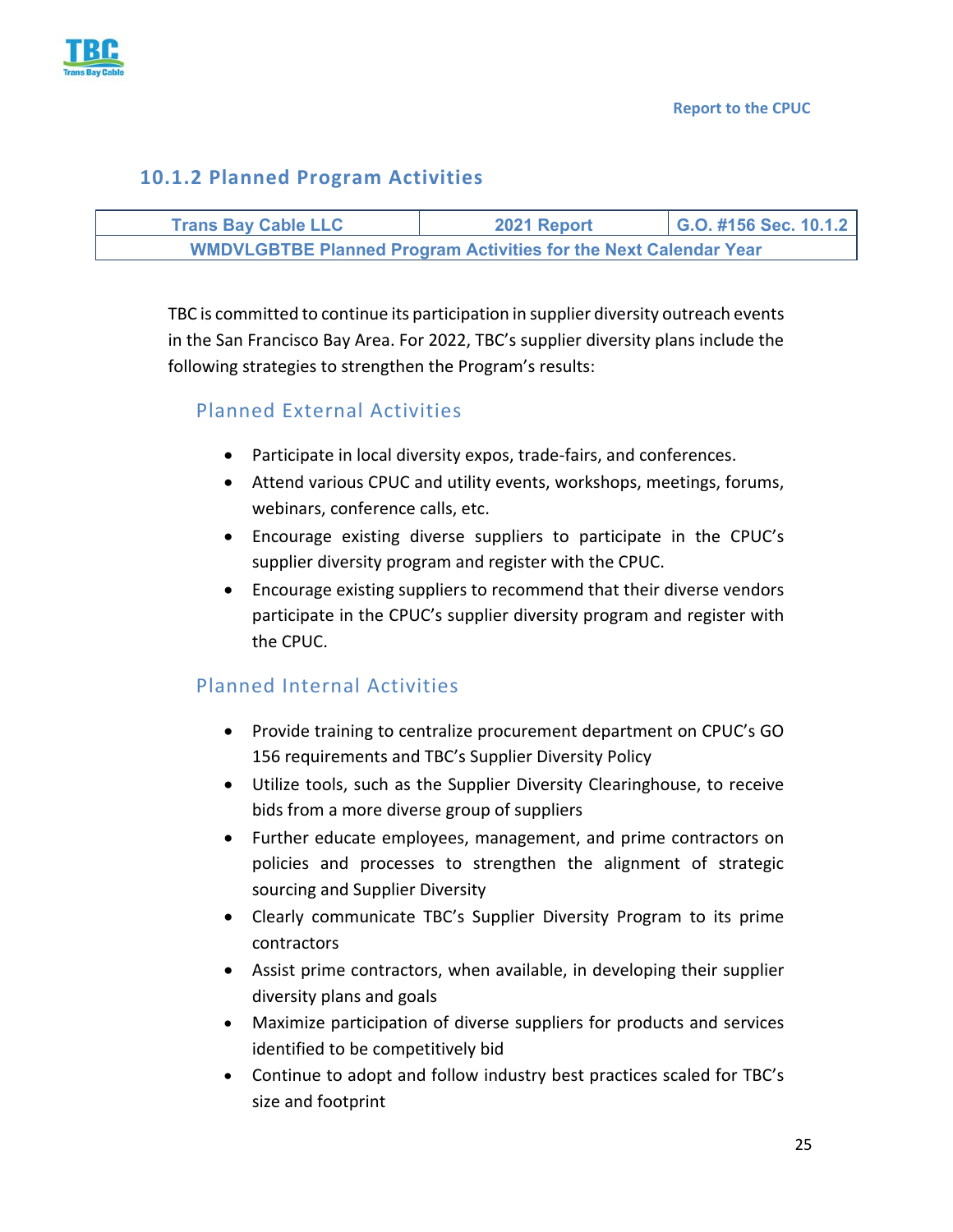

● Develop protocols for tracking Tier 2 spend while a corporate-wide program is being developed

TBC's WMDVLGBTBE recruitment efforts remain on‐going, and TBC will continue its efforts to identify and utilize WMDVLGBTBE suppliers. Recruitment efforts will continue through participation at events such as the CPUC's Small Business Expo and other industry events. Such efforts in Q4 of 2020 yielded the engagement of at least four certified diverse vendors from whom TBC procured goods and/or services from in 2021. TBC will continue to utilize some of these vendors in 2022. Moreover, in January/February 2021, a new Diversity Supplier group was emplaced at the corporate level. TBC plans to continue leveraging the expertise of this group to assist TBC in maturing its diversity supplier program and sourcing diverse vendors to participate in request for proposals for available procurement opportunities.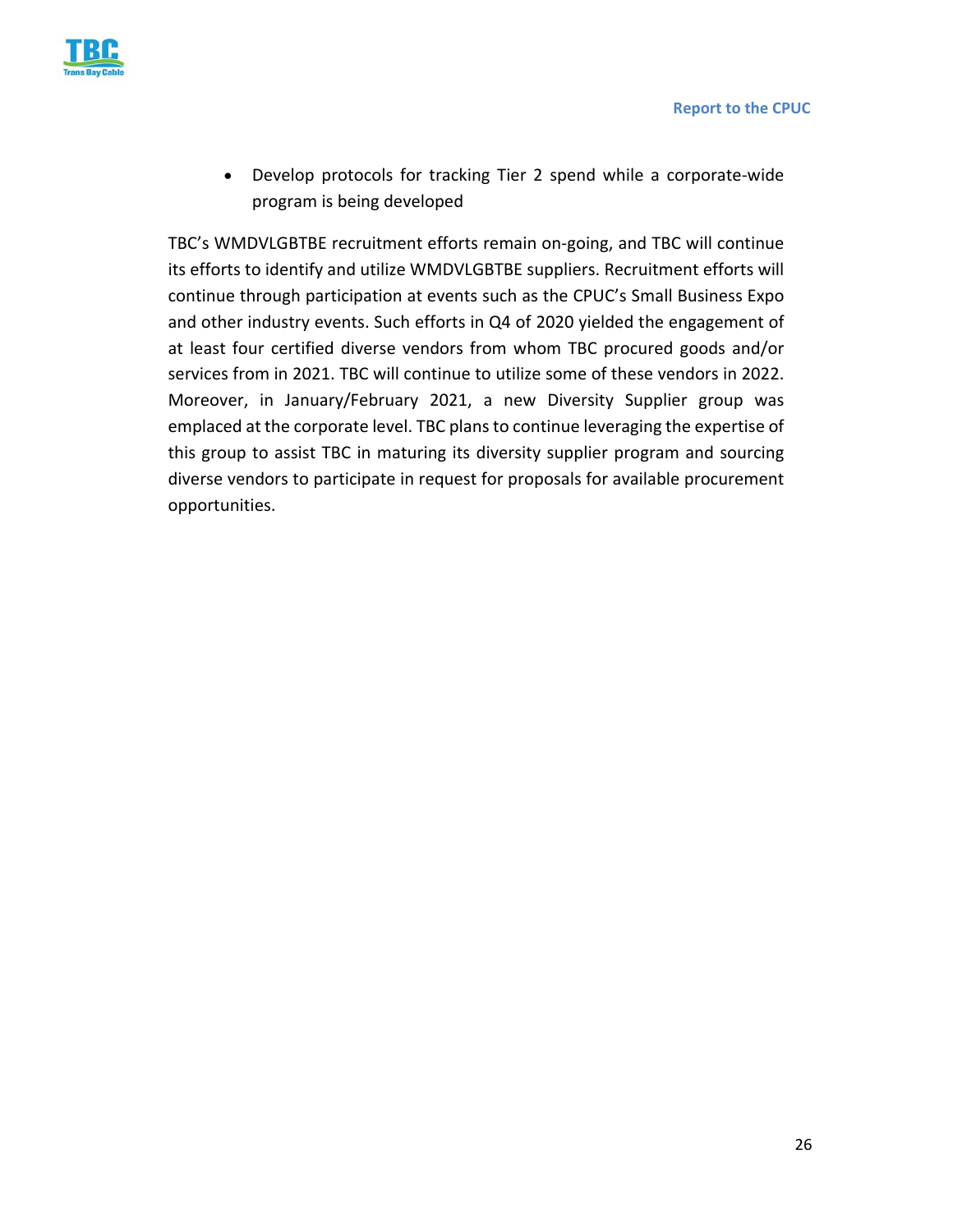

#### **10.1.3 Recruitment Plans**

| <b>Trans Bay Cable LLC</b>                                                | 2021 Report | G.O. #156 Sec. 10.1.3 |
|---------------------------------------------------------------------------|-------------|-----------------------|
| <b>Plans for Recruiting WMDVLGBTBE Suppliers in Low Utilization Areas</b> |             |                       |

TBC is committed to seeking and recruiting WMDVLGBTBE suppliers in underutilized areas. In 2022, TBC will continue to:

- Utilize TBC's internet site at http://www.transbaycable.com/contactus/, where suppliers can contact TBC to seek supplier opportunities;
- Participate in CPUC meetings and forums with leadership of nontraditional areas to plan and develop strategies for increasing the utilization of diverse suppliers; and
- Execute best practices within our sourcing strategies to identify products and services where diverse suppliers exist, but the company is underutilizing them.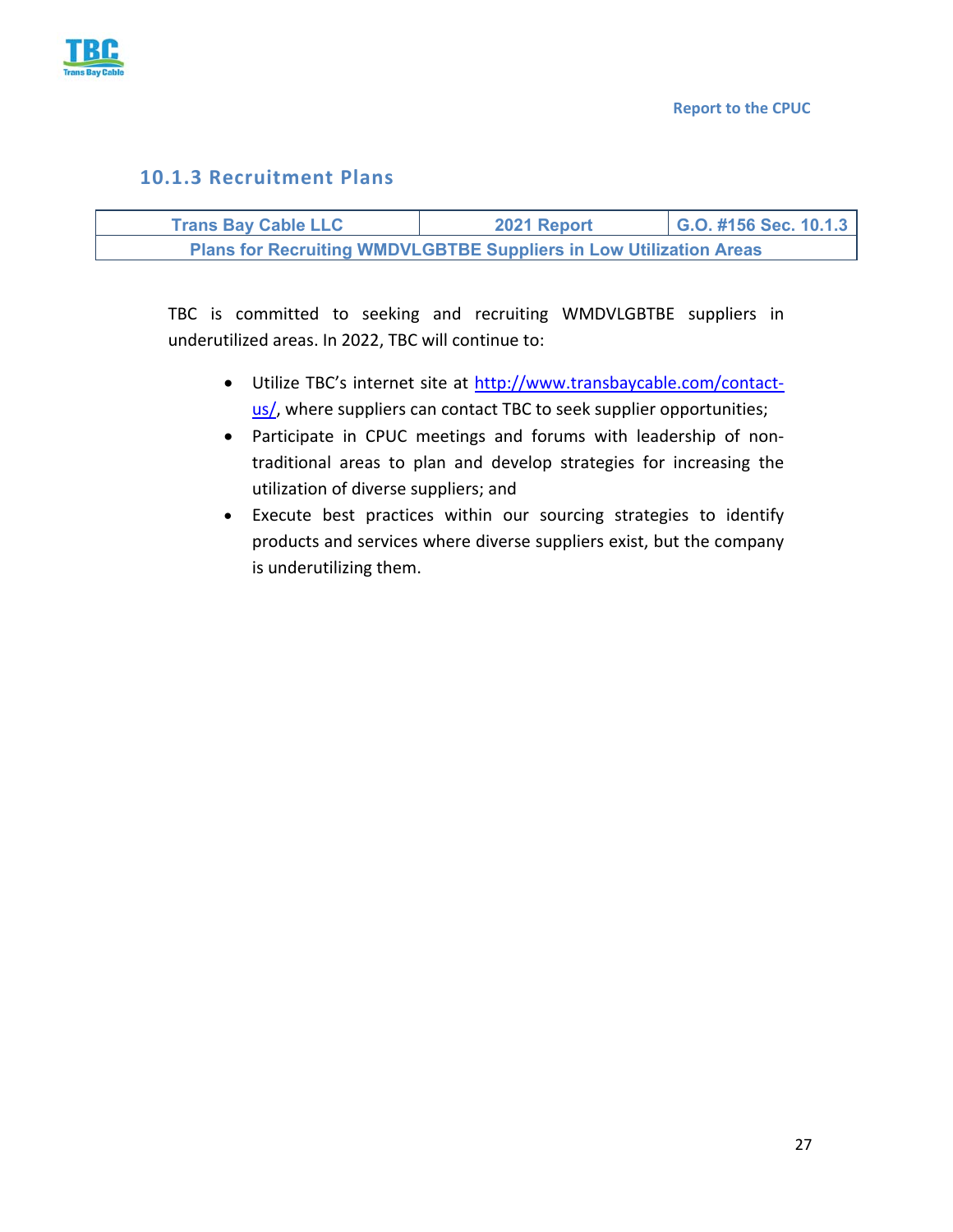

#### **10.1.4 Plans Recruiting WMDVLGBTBE Suppliers**

| <b>Trans Bay Cable LLC</b>                                         | 2021 Report | G.O. #156 Sec. 10.1.4 |
|--------------------------------------------------------------------|-------------|-----------------------|
| <b>Plans for Recruiting WMDVLGBTBE Suppliers Where Unavailable</b> |             |                       |

TBC is committed to providing encouragement and assistance to vendors that it utilizes that may meet the criteria for Supplier Clearinghouse certification but are not registered. When TBC encounters potential qualifying diverse vendors through its procurement efforts, TBC team members provide such vendors with information regarding the Supplier Clearinghouse and strong encouragement to become certified. TBC will continue to identify diverse vendors and will provide information on and assistance with the Supplier Clearinghouse enrollment and registration process.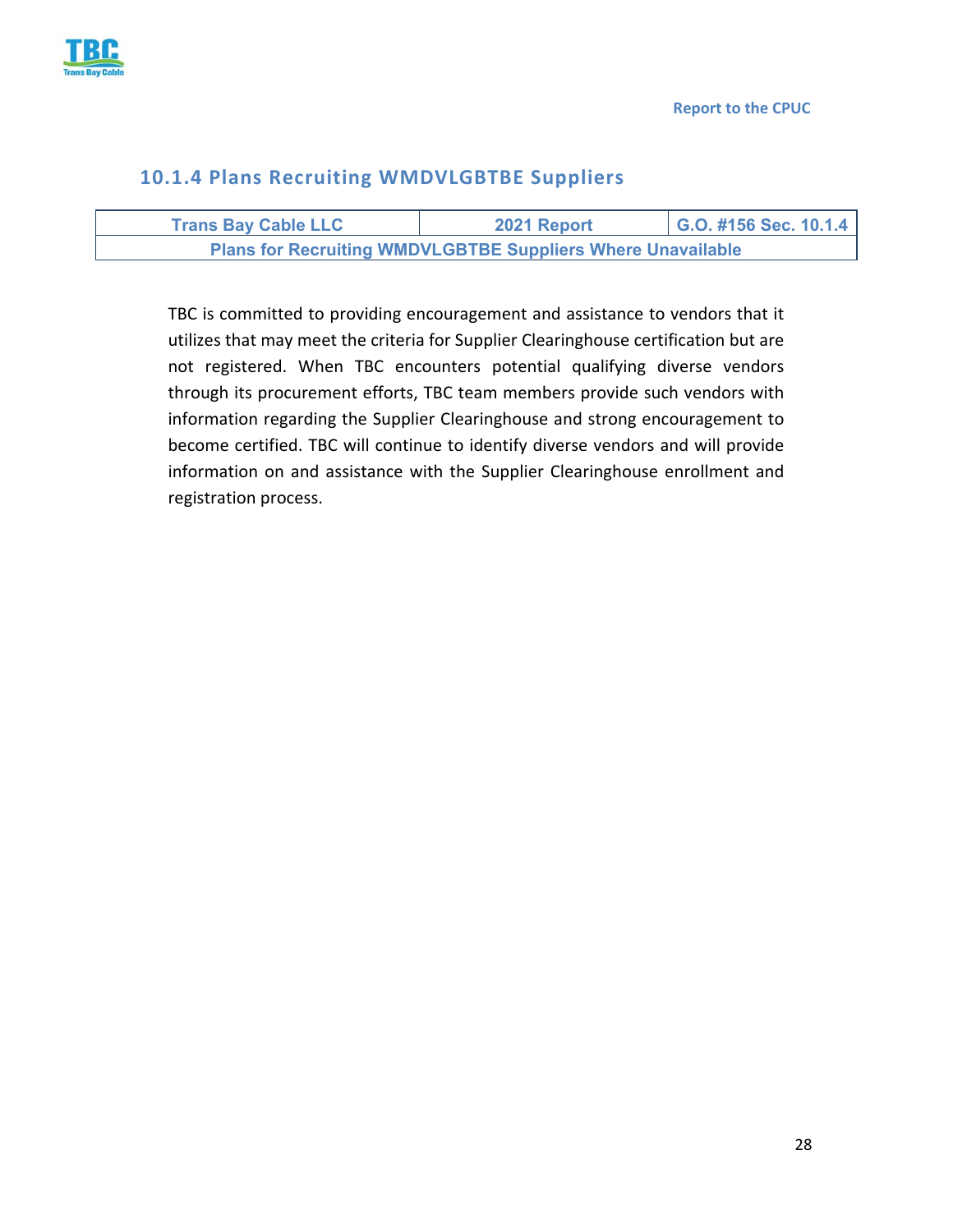

#### **10.1.5 Planned Subcontracting Opportunities**

| <b>Trans Bay Cable LLC</b>                                                         | 2021 Report | G.O. #156 Sec. 10.1.5 |
|------------------------------------------------------------------------------------|-------------|-----------------------|
| <b>Plans for Encouraging Prime Contractors to Subcontract WMDVLGBTBE Suppliers</b> |             |                       |

TBC will continue to encourage prime contractors to engage and include WMDVLGBTBEs in subcontracting opportunities. Although the award of any subcontracting activity is at the prime contractor's final discretion, TBC will work closely with its prime contractors to: 1) help identify specific products and services within TBC's projects where there are known diverse suppliers for inclusion, 2) make our listing of approved diverse contractors accessible, and 3) advocate for diverse supplier inclusion to the maximum extent possible, including adding specific WMDVLGBTBE requirements to contracts. TBC also endeavors work with prime contractors to identify diverse vendors within their networks that are not Supplier Clearinghouse certified and encourage certification.

TBC will also continue to provide additional guidance to its prime contractors in the Responsible Vendor section of TBC's Purchase Order Terms and Conditions. This section communicates the company's commitment to supplier diversity and reaffirms the company's expectations of opportunity and inclusion early in the sourcing process.